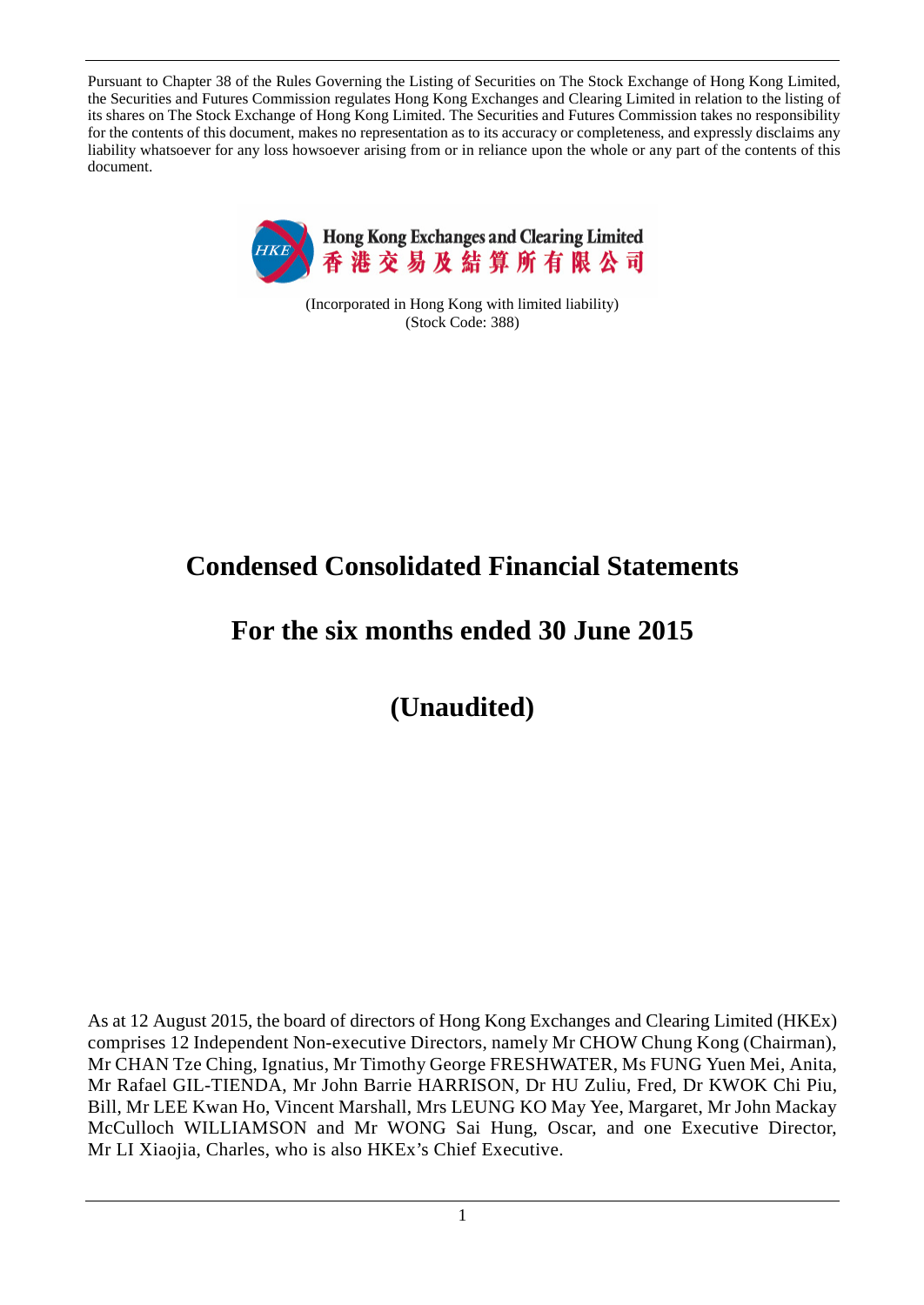#### **CONDENSED CONSOLIDATED INCOME STATEMENT (UNAUDITED)**

(Financial figures are expressed in Hong Kong Dollar)

|                                                          |                | Six months<br>ended | Six months<br>ended |
|----------------------------------------------------------|----------------|---------------------|---------------------|
|                                                          |                | 30 Jun 2015         | 30 Jun 2014         |
|                                                          | Note           | $\mathbf{\$m}$      | $\mathbf{\$m}$      |
| Trading fees and trading tariff                          | 3              | 2,941               | 1,765               |
| Stock Exchange listing fees                              |                | 564                 | 541                 |
| Clearing and settlement fees                             |                | 1,676               | 843                 |
| Depository, custody and nominee services fees            |                | 483                 | 379                 |
| Market data fees                                         |                | 386                 | 382                 |
| Other revenue                                            |                | 407                 | 353                 |
| <b>REVENUE</b>                                           | $\overline{2}$ | 6,457               | 4,263               |
| Investment income                                        |                | 402                 | 351                 |
| Interest rebates to Participants                         |                | (11)                | (2)                 |
| Net investment income                                    | 4              | 391                 | 349                 |
| Sundry income                                            |                | 5                   | 9                   |
| <b>REVENUE AND OTHER INCOME</b>                          |                | 6,853               | 4,621               |
| <b>OPERATING EXPENSES</b>                                |                |                     |                     |
| Staff costs and related expenses                         | 5              | (1,034)             | (822)               |
| Information technology and computer maintenance expenses |                | (251)               | (261)               |
| Premises expenses                                        |                | (139)               | (145)               |
| Product marketing and promotion expenses                 |                | (21)                | (18)                |
| Legal and professional fees                              |                | (29)                | (103)               |
| Other operating expenses:                                |                |                     |                     |
| Reversal of provision for impairment losses arising from | 6              |                     |                     |
| Participants' default on market contracts<br>Others      |                | 77<br>(183)         | 54                  |
|                                                          |                |                     | (128)               |
|                                                          |                | (1,580)             | (1,423)             |
| EBITDA*                                                  |                | 5,273               | 3,198               |
| Depreciation and amortisation                            |                | (325)               | (324)               |
| <b>OPERATING PROFIT</b>                                  |                | 4,948               | 2,874               |
| Finance costs                                            | 7              | (77)                | (98)                |
| Share of loss of a joint venture                         |                | (5)                 | (5)                 |
| PROFIT BEFORE TAXATION                                   | $\sqrt{2}$     | 4,866               | 2,771               |
| <b>TAXATION</b>                                          | $\,8\,$        | (783)               | (417)               |
| PROFIT FOR THE PERIOD                                    |                | 4,083               | 2,354               |
| PROFIT/(LOSS) ATTRIBUTABLE TO:                           |                |                     |                     |
| - Shareholders of HKEx                                   |                | 4,095               | 2,367               |
| - Non-controlling interests                              |                | (12)                | (13)                |
|                                                          |                | 4,083               | 2,354               |
| Basic earnings per share                                 | 9(a)           | \$3.49              | \$2.04              |
| Diluted earnings per share                               | 9(b)           | \$3.47              | \$2.04              |
|                                                          |                |                     |                     |

**\*** EBITDA represents earnings before interest expenses and other finance costs, taxation, depreciation and amortisation. It excludes the Group's share of results of the joint venture.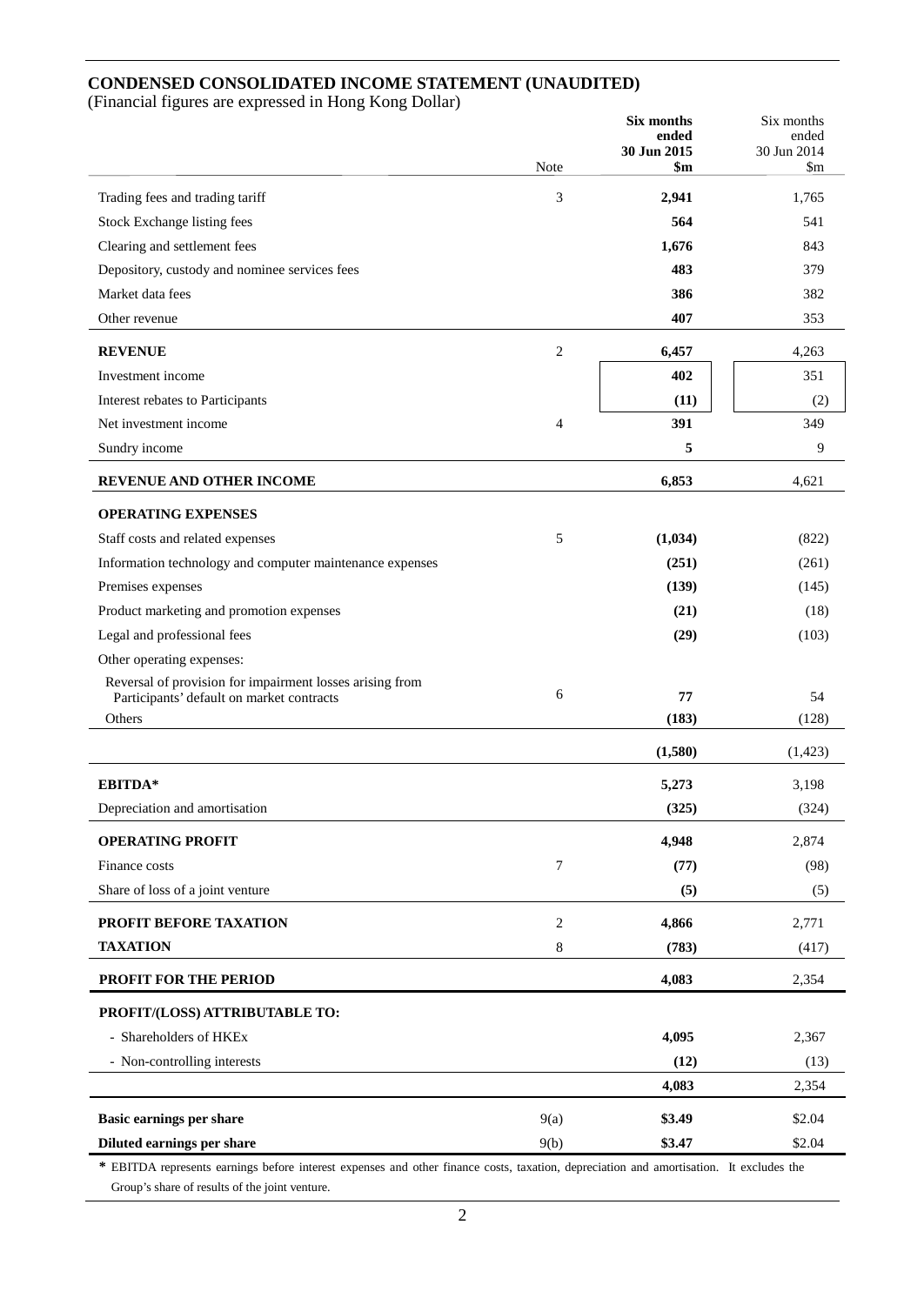# **CONDENSED CONSOLIDATED STATEMENT OF COMPREHENSIVE INCOME (UNAUDITED)**

|                                                                   | Six months<br>ended<br>30 Jun 2015<br>\$m | Six months<br>ended<br>30 Jun 2014<br>\$m |
|-------------------------------------------------------------------|-------------------------------------------|-------------------------------------------|
| <b>PROFIT FOR THE PERIOD</b><br><b>OTHER COMPREHENSIVE INCOME</b> | 4,083                                     | 2,354                                     |
| Items that may be reclassified subsequently to profit or loss:    |                                           |                                           |
| Currency translation differences of foreign subsidiaries          |                                           |                                           |
| recorded in exchange reserve                                      | (3)                                       | 604                                       |
| <b>OTHER COMPREHENSIVE INCOME</b>                                 | (3)                                       | 604                                       |
| <b>TOTAL COMPREHENSIVE INCOME</b>                                 | 4,080                                     | 2,958                                     |
| <b>TOTAL COMPREHENSIVE INCOME ATTRIBUTABLE TO:</b>                |                                           |                                           |
| - Shareholders of HKEx                                            | 4,092                                     | 2,971                                     |
| - Non-controlling interests                                       | (12)                                      | (13)                                      |
| <b>TOTAL COMPREHENSIVE INCOME</b>                                 | 4,080                                     | 2,958                                     |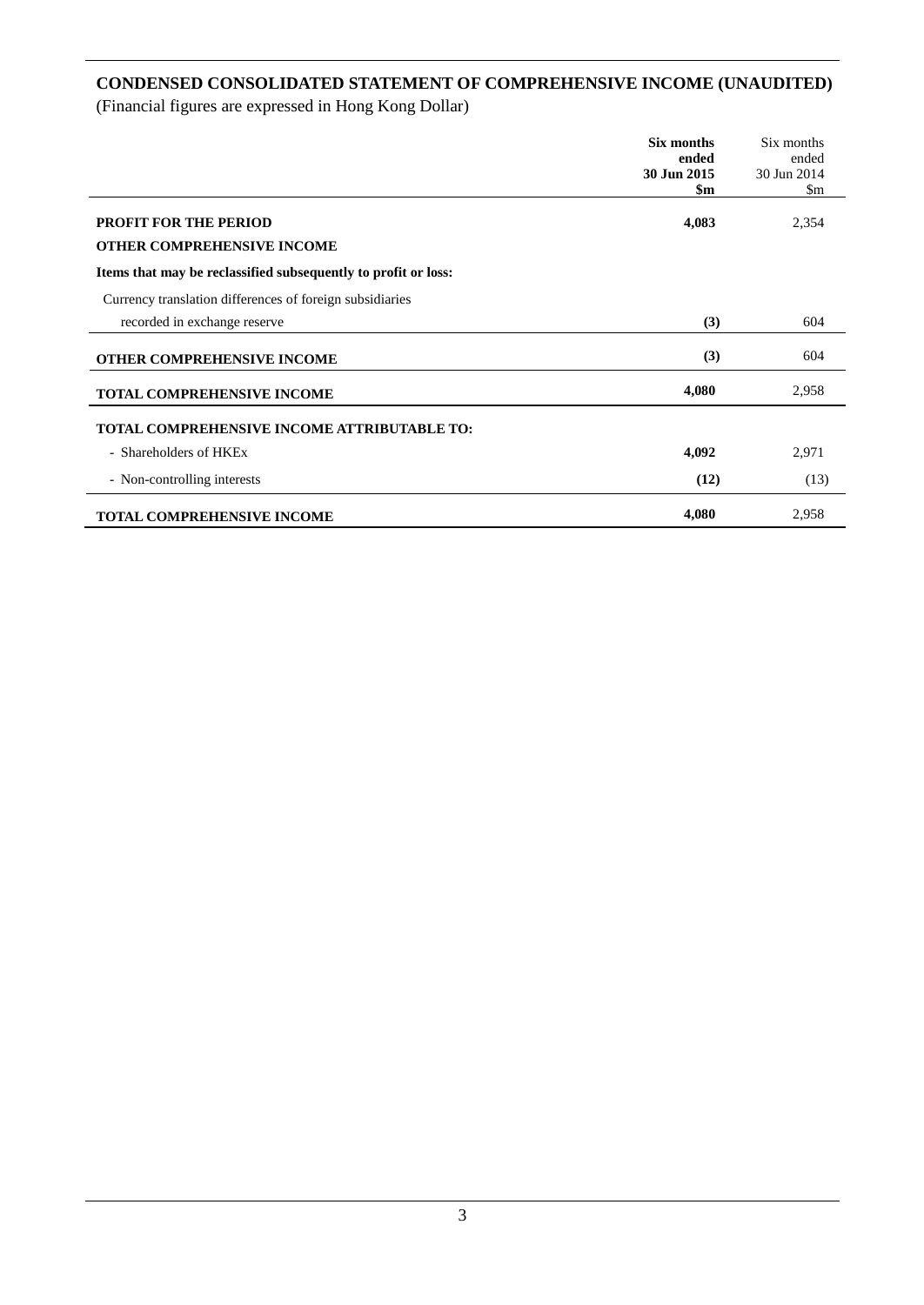# **CONDENSED CONSOLIDATED STATEMENT OF FINANCIAL POSITION (UNAUDITED)**

|                                                                                                               | At 30 Jun 2015 |                       |                               | At 31 Dec 2014      |                          |                                       |              |
|---------------------------------------------------------------------------------------------------------------|----------------|-----------------------|-------------------------------|---------------------|--------------------------|---------------------------------------|--------------|
|                                                                                                               | Note           | <b>Current</b><br>\$m | Non-current<br>$\mathbf{\$m}$ | <b>Total</b><br>\$m | Current<br>$\mathsf{Sm}$ | Non-current<br>$\mathop{\mathrm{Sm}}$ | Total<br>\$m |
| <b>ASSETS</b>                                                                                                 |                |                       |                               |                     |                          |                                       |              |
| Cash and cash equivalents                                                                                     | 11             | 145,081               |                               | 145,081             | 136,778                  |                                       | 136,778      |
| Financial assets measured at fair value through profit<br>or loss                                             | 11             | 76,206                | $\blacksquare$                | 76,206              | 62,686                   | L,                                    | 62,686       |
| Financial assets measured at amortised cost                                                                   | 11             | 31,996                | 58                            | 32,054              | 10,199                   | 57                                    | 10,256       |
| Accounts receivable, prepayments and deposits                                                                 | 11, 12         | 27,751                | 6                             | 27,757              | 22,517                   | 6                                     | 22,523       |
| Taxation recoverable                                                                                          |                | $\mathbf{2}$          | $\blacksquare$                | $\overline{2}$      | 8                        | $\overline{\phantom{a}}$              | 8            |
| Interest in a joint venture                                                                                   |                |                       | 72                            | 72                  | ٠                        | 77                                    | 77           |
| Goodwill and other intangible assets                                                                          |                | $\blacksquare$        | 17,886                        | 17,886              | $\overline{\phantom{a}}$ | 17,901                                | 17,901       |
| <b>Fixed assets</b>                                                                                           |                |                       | 1,491                         | 1,491               | L,                       | 1,603                                 | 1,603        |
| Lease premium for land                                                                                        |                |                       | 22                            | 22                  |                          | 23                                    | 23           |
| Deferred tax assets                                                                                           |                |                       | 33                            | 33                  | ÷,                       | 5                                     | 5            |
|                                                                                                               |                | 281,036               | 19,568                        | 300,604             | 232,188                  | 19,672                                | 251,860      |
| Non-current assets held for sale                                                                              | 13             | 59                    | $\blacksquare$                | 59                  |                          | $\overline{a}$                        |              |
| <b>Total assets</b>                                                                                           |                | 281,095               | 19,568                        | 300,663             | 232,188                  | 19,672                                | 251,860      |
| <b>LIABILITIES AND EQUITY</b>                                                                                 |                |                       |                               |                     |                          |                                       |              |
| <b>Liabilities</b>                                                                                            |                |                       |                               |                     |                          |                                       |              |
| Financial liabilities at fair value through profit or loss                                                    | 14             | 71,937                |                               | 71,937              | 59,680                   |                                       | 59,680       |
| Margin deposits, Mainland security and settlement<br>deposits, and cash collateral from Clearing Participants | 15             | 154,546               |                               | 154,546             | 129,484                  | L,                                    | 129,484      |
| Accounts payable, accruals and other liabilities                                                              | 16             | 27,039                |                               | 27,039              | 22,835                   | 14                                    | 22,849       |
| Deferred revenue                                                                                              |                | 437                   |                               | 437                 | 646                      | L,                                    | 646          |
| Taxation payable                                                                                              |                | 968                   |                               | 968                 | 348                      | $\overline{\phantom{a}}$              | 348          |
| Other financial liabilities                                                                                   |                | 52                    |                               | 52                  | 84                       | $\overline{a}$                        | 84           |
| Participants' contributions to Clearing House Funds                                                           | 17             | 13,355                | $\blacksquare$                | 13,355              | 9,426                    | ÷,                                    | 9,426        |
| Borrowings                                                                                                    | 18             | $\blacksquare$        | 3,329                         | 3,329               | L,                       | 7,026                                 | 7,026        |
| Provisions                                                                                                    |                | 78                    | 65                            | 143                 | 61                       | 58                                    | 119          |
| Deferred tax liabilities                                                                                      |                |                       | 826                           | 826                 | $\overline{\phantom{a}}$ | 839                                   | 839          |
| <b>Total liabilities</b>                                                                                      |                | 268,412               | 4,220                         | 272,632             | 222,564                  | 7,937                                 | 230,501      |
| Equity                                                                                                        |                |                       |                               |                     |                          |                                       |              |
| Share capital                                                                                                 | 19             |                       |                               | 17,404              |                          |                                       | 12,225       |
| Shares held for Share Award Scheme                                                                            | 19             |                       |                               | (475)               |                          |                                       | (482)        |
| Employee share-based compensation reserve                                                                     | 20             |                       |                               | 209                 |                          |                                       | 142          |
| Exchange reserve                                                                                              |                |                       |                               | (250)               |                          |                                       | (247)        |
| Convertible bond reserve                                                                                      | 18(a)          |                       |                               |                     |                          |                                       | 409          |
| Designated reserves                                                                                           | 21             |                       |                               | 742                 |                          |                                       | 643          |
| Reserve relating to written put options to non-controlling<br>interests                                       |                |                       |                               | (217)               |                          |                                       | (217)        |
| Retained earnings                                                                                             |                |                       |                               |                     |                          |                                       |              |
| - Proposed dividend                                                                                           |                |                       |                               | 3,679               |                          |                                       | 2,505        |
| - Others                                                                                                      |                |                       |                               | 6,830               |                          |                                       | 6,295        |
| Equity attributable to shareholders of HKEx                                                                   |                |                       |                               | 27,922              |                          |                                       | 21,273       |
| Non-controlling interests                                                                                     |                |                       |                               | 109                 |                          |                                       | 86           |
| <b>Total equity</b>                                                                                           |                |                       |                               | 28,031              |                          |                                       | 21,359       |
| <b>Total liabilities and equity</b>                                                                           |                |                       |                               | 300,663             |                          |                                       | 251,860      |
| <b>Net current assets</b>                                                                                     |                |                       |                               | 12,683              |                          |                                       | 9,624        |
|                                                                                                               |                |                       |                               |                     |                          |                                       |              |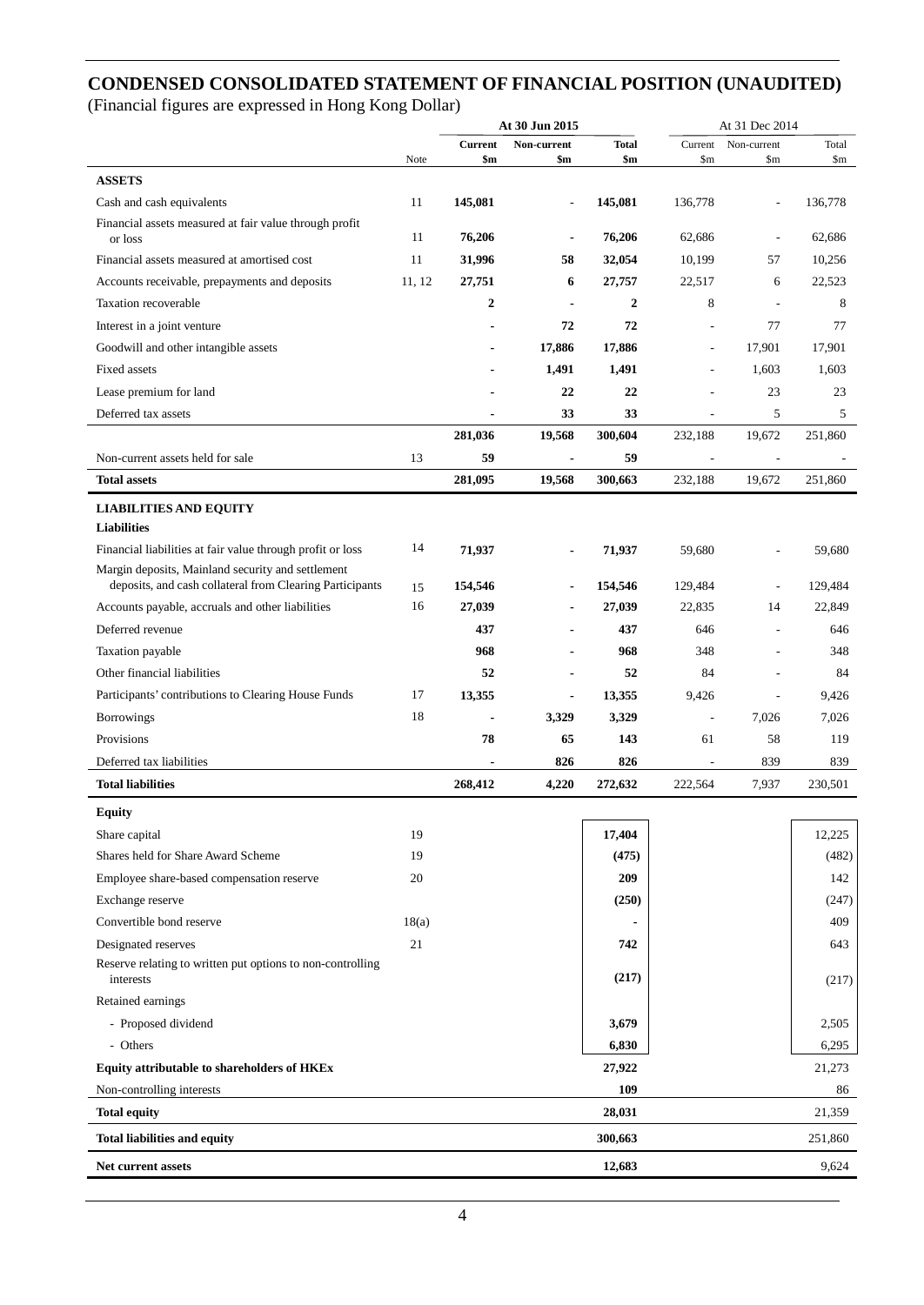# **CONDENSED CONSOLIDATED STATEMENT OF CHANGES IN EQUITY (UNAUDITED)**

|                                                                         | <b>Attributable to shareholders of HKEx</b> |                                |                          |                |                          |                                       |                          |               |               |                          |
|-------------------------------------------------------------------------|---------------------------------------------|--------------------------------|--------------------------|----------------|--------------------------|---------------------------------------|--------------------------|---------------|---------------|--------------------------|
|                                                                         | Share capital<br>and shares held            | <b>Employee</b><br>share-based |                          |                |                          | <b>Reserve</b><br>relating to written |                          |               |               |                          |
|                                                                         | for Share Award                             | compensation                   |                          | Convertible    | <b>Designated</b>        | put options to                        |                          |               | Non-          |                          |
|                                                                         | <b>Scheme</b>                               | reserve                        | <b>Exchange</b>          | bond reserve   | reserves                 | non-controlling                       | <b>Retained</b>          |               | controlling   | <b>Total</b>             |
|                                                                         | (note 19)                                   | (note 20)                      | reserve                  | (note 18(a))   | (note 21)                | interests                             | earnings                 | <b>Total</b>  | interests     | equity                   |
|                                                                         | $\mathbf{Sm}$                               | $\mathbf{\$m}$                 | $\mathbf{Sm}$            | \$m            | $\mathbf{Sm}$            | $\mathbf{Sm}$                         | \$m                      | $\mathbf{Sm}$ | $\mathbf{Sm}$ | $\mathbf{Sm}$            |
| At 1 Jan 2015                                                           | 11,743                                      | 142                            | (247)                    | 409            | 643                      | (217)                                 | 8,800                    | 21,273        | 86            | 21,359                   |
| Profit/(loss) for the period                                            |                                             | $\blacksquare$                 |                          | $\blacksquare$ |                          | $\blacksquare$                        | 4,095                    | 4,095         | (12)          | 4,083                    |
| Other comprehensive income                                              | $\blacksquare$                              | $\overline{\phantom{a}}$       | (3)                      | $\blacksquare$ | $\blacksquare$           | $\blacksquare$                        | $\overline{\phantom{a}}$ | (3)           | $\sim$        | (3)                      |
| Total comprehensive income                                              | $\blacksquare$                              | $\blacksquare$                 | (3)                      | $\blacksquare$ | $\overline{\phantom{a}}$ | $\blacksquare$                        | 4.095                    | 4.092         | (12)          | 4.080                    |
| Total contributions by and distributions to shareholders of HKEx,       |                                             |                                |                          |                |                          |                                       |                          |               |               |                          |
| recognised directly in equity:                                          |                                             |                                |                          |                |                          |                                       |                          |               |               |                          |
| - 2014 final dividend at \$2.15 per share                               |                                             |                                |                          |                |                          |                                       | (2,533)                  | (2,533)       |               | (2,533)                  |
| - Unclaimed HKEx dividends forfeited (note 16)                          |                                             |                                |                          |                |                          |                                       | 9                        |               |               | 9                        |
| - Shares issued upon exercise of employee share options                 | $\mathbf{3}$                                |                                |                          |                |                          |                                       |                          | 3             |               | 3                        |
| - Shares issued in lieu of cash dividends                               | 1,293                                       |                                |                          |                |                          |                                       |                          | 1,293         |               | 1,293                    |
| - Vesting of shares of Share Award Scheme                               | 13                                          | (13)                           |                          |                |                          |                                       |                          |               |               |                          |
| - Employee share-based compensation benefits                            | $\overline{\phantom{0}}$                    | 80                             |                          |                |                          |                                       |                          | 80            |               | 80                       |
| - Tax credit relating to Share Award Scheme (note 8(b))                 |                                             |                                |                          |                |                          |                                       | 6                        | 6             |               | 6                        |
| - Conversion of convertible bonds (notes 18(a) and 19)                  | 3,877                                       |                                |                          | (409)          |                          |                                       | 266                      | 3,734         |               | 3,734                    |
| - Transfer of reserves                                                  |                                             |                                |                          | $\blacksquare$ | (1)                      |                                       | -1                       |               | ۰             | $\overline{\phantom{a}}$ |
| - Transfer of reserves – surplus of reversal of provision for           |                                             |                                |                          |                |                          |                                       |                          |               |               |                          |
| closing-out losses by a defaulting Clearing Participant (note 6)        |                                             |                                |                          |                | 100                      |                                       | (100)                    |               |               |                          |
| Total changes in ownership interests in subsidiaries that do not result |                                             |                                |                          |                |                          |                                       |                          |               |               |                          |
| in a loss of control:                                                   |                                             |                                |                          |                |                          |                                       |                          |               |               |                          |
| - Changes in ownership interest in a subsidiary (note 25)               | $\blacksquare$                              | $\overline{\phantom{a}}$       | $\sim$                   | $\blacksquare$ | $\blacksquare$           | $\blacksquare$                        | (35)                     | (35)          | 35            | $\blacksquare$           |
| Total transactions with shareholders recognised directly in equity      | 5,186                                       | 67                             | $\overline{\phantom{a}}$ | (409)          | 99                       | $\overline{\phantom{a}}$              | (2,386)                  | 2,557         | 35            | 2,592                    |
| At 30 Jun 2015                                                          | 16,929                                      | 209                            | (250)                    | $\blacksquare$ | 742                      | (217)                                 | 10,509                   | 27,922        | 109           | 28,031                   |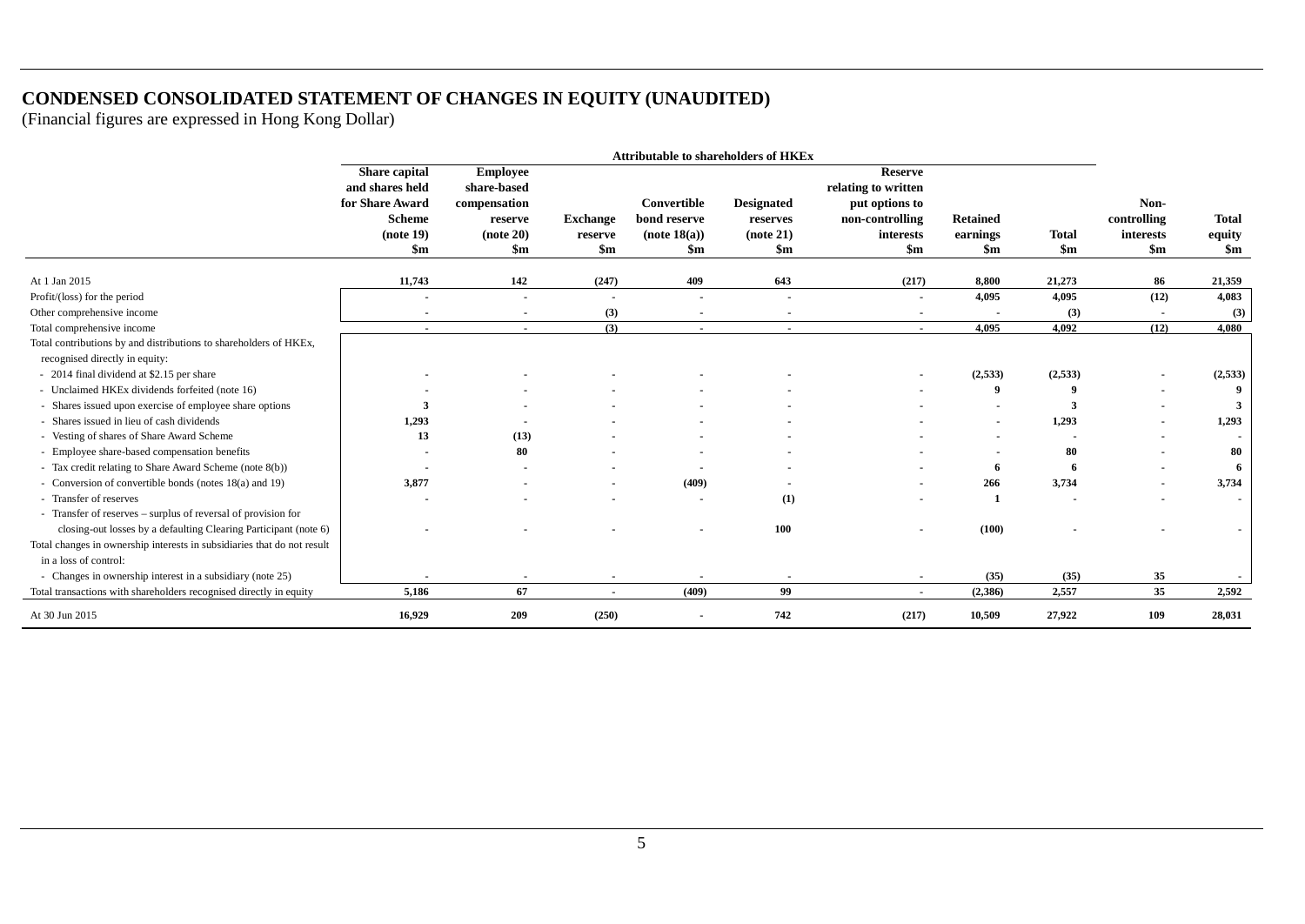# **CONDENSED CONSOLIDATED STATEMENT OF CHANGES IN EQUITY (UNAUDITED)**

|                                                                    |                          |                          |                        | Attributable to shareholders of HKEx |                          |                          |                          |                        |                          |                          |
|--------------------------------------------------------------------|--------------------------|--------------------------|------------------------|--------------------------------------|--------------------------|--------------------------|--------------------------|------------------------|--------------------------|--------------------------|
|                                                                    | Share capital,           |                          |                        |                                      |                          | Reserve                  |                          |                        |                          |                          |
|                                                                    | share premium            | Employee                 |                        |                                      |                          | relating to written      |                          |                        |                          |                          |
|                                                                    | and shares held          | share-based              |                        |                                      |                          | put options to           |                          |                        | Non-                     |                          |
|                                                                    | for Share Award          | compensation             | Exchange               | Convertible                          | Designated               | non-controlling          | Retained                 |                        | controlling              | Total                    |
|                                                                    | Scheme                   | reserve                  | reserve                | bond reserve                         | reserves                 | interests                | earnings                 | Total                  | interests                | equity                   |
|                                                                    | \$m                      | $\mathop{\mathrm{Sm}}$   | $\mathop{\mathrm{Sm}}$ | $\mathop{\mathrm{Sm}}$               | $\mathop{\mathrm{Sm}}$   | $\mathop{\mathrm{Sm}}$   | $\mathop{\mathrm{Sm}}$   | $\mathop{\mathrm{Sm}}$ | $\mathop{\mathrm{Sm}}$   | \$m                      |
|                                                                    |                          |                          |                        |                                      |                          |                          |                          |                        |                          |                          |
| At 1 Jan 2014                                                      | 11,154                   | 105                      | 568                    | 409                                  | 586                      | (217)                    | 7,800                    | 20,405                 | 113                      | 20,518                   |
| Profit/(loss) for the period                                       | $\overline{\phantom{a}}$ | $\overline{a}$           | ٠                      | $\sim$                               | $\overline{\phantom{a}}$ | $\overline{\phantom{a}}$ | 2,367                    | 2,367                  | (13)                     | 2,354                    |
| Other comprehensive income                                         |                          | $\overline{\phantom{a}}$ | 604                    | $\sim$                               | $\overline{\phantom{a}}$ | $\overline{\phantom{a}}$ | $\overline{\phantom{a}}$ | 604                    | $\sim$                   | 604                      |
| Total comprehensive income                                         | $\sim$                   | $\sim$                   | 604                    | $\sim$                               | $\sim$                   | $\sim$                   | 2,367                    | 2,971                  | (13)                     | 2,958                    |
| Total contributions by and distributions to shareholders of HKEx,  |                          |                          |                        |                                      |                          |                          |                          |                        |                          |                          |
| recognised directly in equity:                                     |                          |                          |                        |                                      |                          |                          |                          |                        |                          |                          |
| - 2013 final dividend at \$1.72 per share                          |                          |                          |                        |                                      |                          | $\overline{\phantom{a}}$ | (1,996)                  | (1,996)                |                          | (1,996)                  |
| - Unclaimed HKEx dividends forfeited (note 16)                     |                          |                          |                        |                                      |                          |                          | 17                       | 17                     | $\sim$                   | 17                       |
| - Shares issued upon exercise of employee share options            | 9                        |                          |                        |                                      |                          |                          | $\overline{\phantom{a}}$ | 9                      | $\sim$                   | 9                        |
| - Shares issued in lieu of cash dividends                          | 713                      |                          |                        |                                      |                          |                          | $\overline{\phantom{a}}$ | 713                    | ٠                        | 713                      |
| - Vesting of shares of Share Award Scheme                          | $\overline{2}$           | (2)                      |                        |                                      |                          |                          |                          |                        | $\overline{\phantom{a}}$ |                          |
| - Employee share-based compensation benefits                       |                          | 59                       |                        |                                      |                          |                          | $\overline{\phantom{a}}$ | 59                     | ٠                        | 59                       |
| - Transfer of reserves                                             | $\overline{c}$           | (2)                      |                        |                                      |                          |                          | (4)                      |                        |                          | $\overline{\phantom{a}}$ |
| - Transfer of reserves – surplus of reversal of provision for      |                          |                          |                        |                                      |                          |                          |                          |                        |                          |                          |
| closing-out losses by a defaulting Clearing Participant (note 6)   |                          |                          |                        |                                      | 54                       |                          | (54)                     |                        |                          |                          |
| Total transactions with shareholders recognised directly in equity | 726                      | 55                       | $\sim$                 | $\sim$                               | 58                       | $\overline{\phantom{a}}$ | (2,037)                  | (1,198)                | $\sim$                   | (1,198)                  |
| At 30 Jun 2014                                                     | 11,880                   | 160                      | 1,172                  | 409                                  | 644                      | (217)                    | 8,130                    | 22,178                 | 100                      | 22,278                   |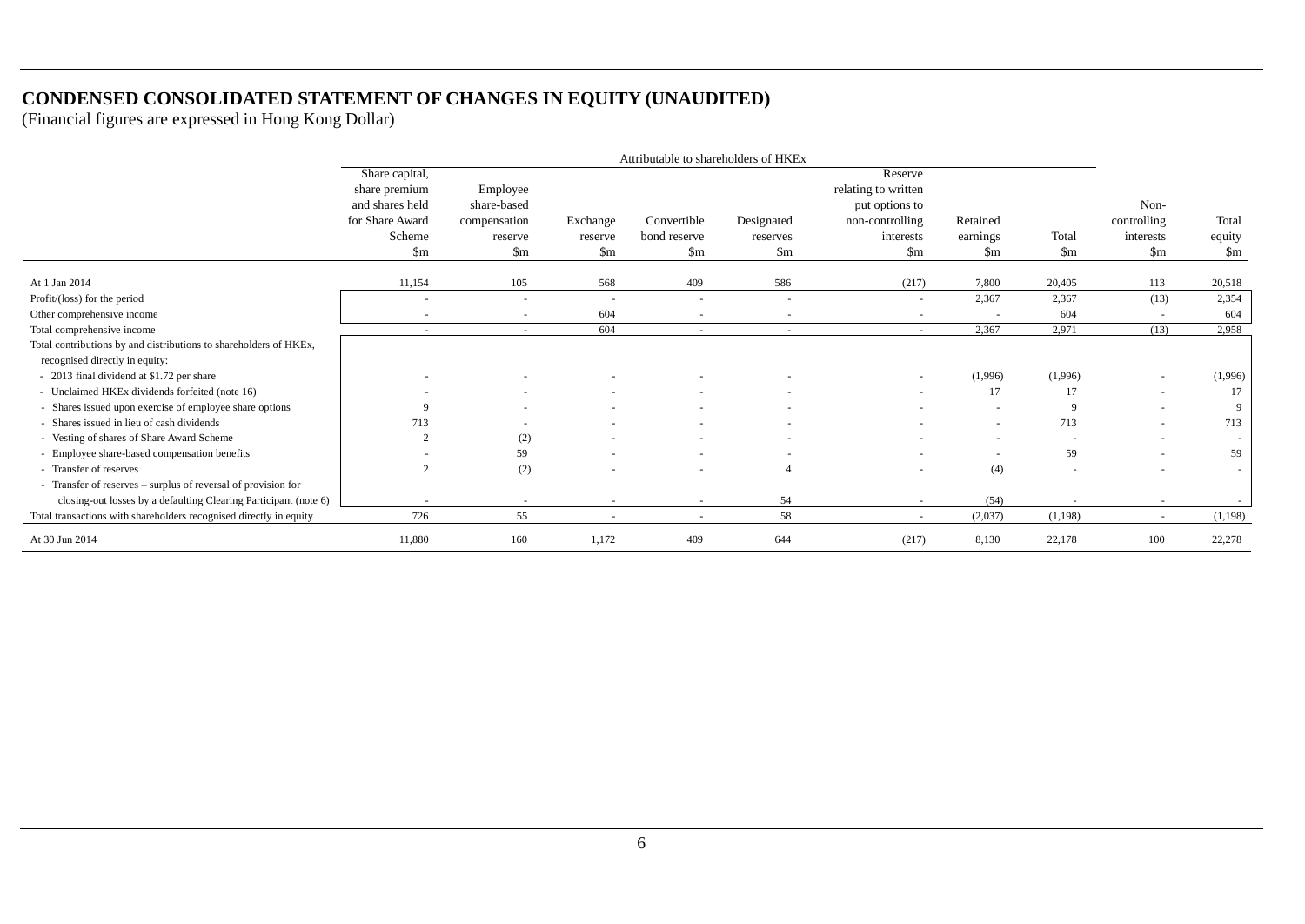# **CONDENSED CONSOLIDATED STATEMENT OF CASH FLOWS (UNAUDITED)**

(Financial figures are expressed in Hong Kong Dollar)

|                                                                          |      | Six months<br>ended | Six months<br>ended           |
|--------------------------------------------------------------------------|------|---------------------|-------------------------------|
|                                                                          | Note | 30 Jun 2015<br>\$m  | 30 Jun 2014<br>$\mathfrak{m}$ |
| <b>CASH FLOWS FROM OPERATING ACTIVITIES</b>                              |      |                     |                               |
| Net cash inflow from operating activities                                | 22   | 5,452               | 1,852                         |
| <b>CASH FLOWS FROM INVESTING ACTIVITIES</b>                              |      |                     |                               |
| Payments for purchases of fixed assets and intangible assets             |      | (268)               | (395)                         |
| Net (increase)/decrease in financial assets of Corporate Funds:          |      |                     |                               |
| (Increase)/decrease in time deposits with original maturities            |      |                     |                               |
| more than three months                                                   |      | (285)               | 1,129                         |
| Net proceeds from sales of financial assets measured at fair value       |      |                     |                               |
| through profit or loss                                                   |      | 187                 |                               |
| Interest received from financial assets measured at fair value through   |      |                     |                               |
| profit or loss                                                           |      | 8                   | 13                            |
| Net cash (outflow)/inflow from investing activities                      |      | (358)               | 747                           |
| <b>CASH FLOWS FROM FINANCING ACTIVITIES</b>                              |      |                     |                               |
| Proceeds from issuance of shares upon exercise of employee share options |      | 3                   | 9                             |
| Proceeds from issuance of notes                                          |      |                     | 737                           |
| Payments of transaction costs on issuance of notes                       |      |                     | (2)                           |
| Repayments of bank borrowings                                            |      |                     | (737)                         |
| Payments of finance costs                                                |      | (38)                | (40)                          |
| Dividends paid to shareholders of HKEx                                   |      | (1,226)             | (1,272)                       |
| Net cash outflow from financing activities                               |      | (1,261)             | (1,305)                       |
| Net increase in cash and cash equivalents                                |      | 3,833               | 1,294                         |
| Cash and cash equivalents at 1 Jan                                       |      | 8,067               | 6,375                         |
| Exchange differences on cash and cash equivalents                        |      |                     | 42                            |
| Cash and cash equivalents at 30 Jun (note (a))                           |      | 11,900              | 7,711                         |
| Analysis of cash and cash equivalents                                    |      |                     |                               |
| Cash on hand and balances and deposits with banks and short-term         |      |                     |                               |
| investments of Corporate Funds                                           | 11   | 11,900              | 7,711                         |

(a) The cash and cash equivalents of Clearing House Funds and Margin Funds are held for specific purposes and cannot be used by the Group to finance other activities. These balances are not included in cash and cash equivalents of the Group for cash flow purposes in the condensed consolidated statement of cash flows.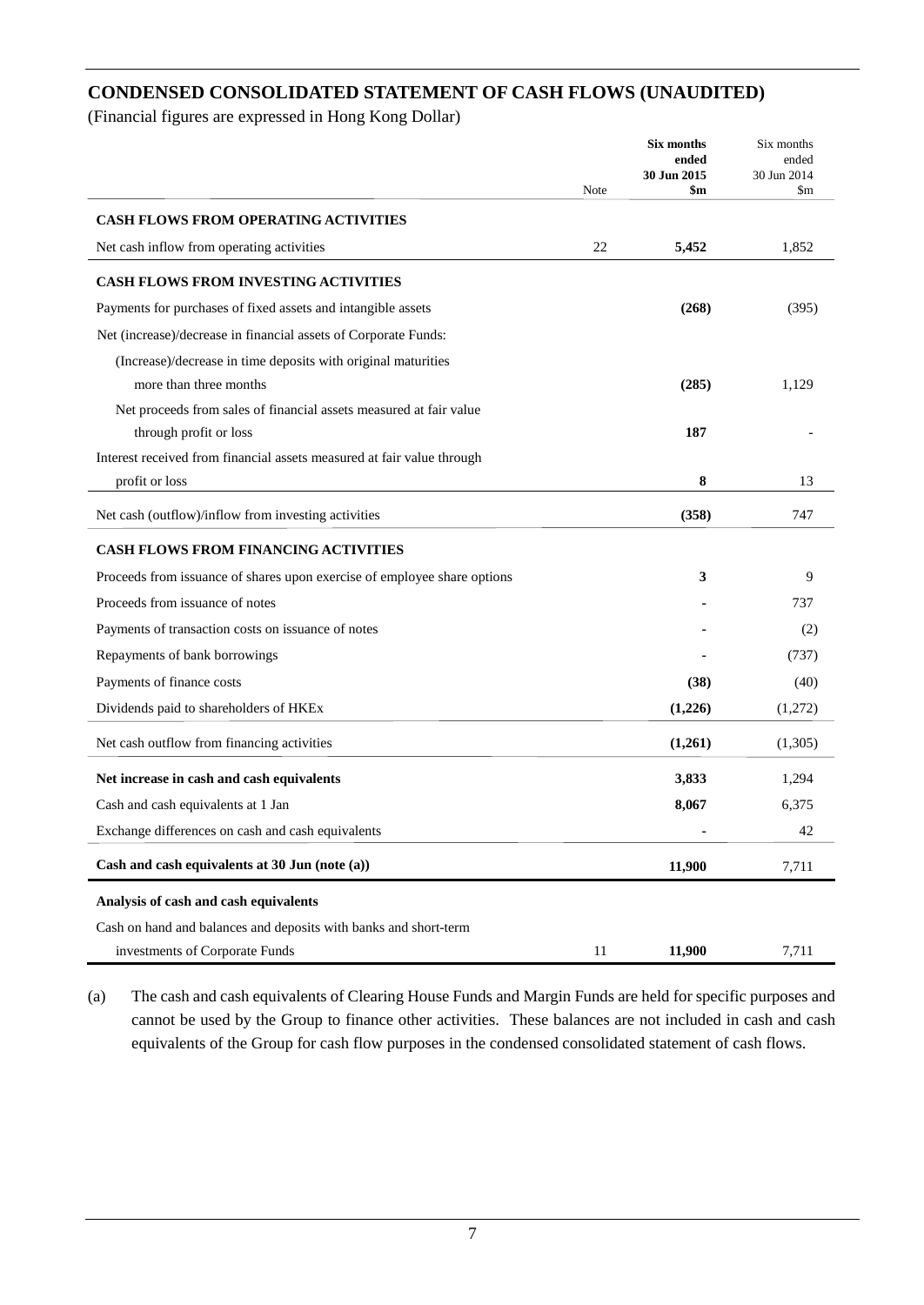(Financial figures are expressed in Hong Kong Dollar unless otherwise stated)

## **1. Basis of Preparation and Accounting Policies**

These unaudited condensed consolidated financial statements are prepared in accordance with Hong Kong Accounting Standard (HKAS) 34: Interim Financial Reporting, issued by the Hong Kong Institute of Certified Public Accountants.

These unaudited condensed consolidated financial statements should be read in conjunction with the 2014 annual consolidated financial statements. Except the accounting policy for non-current assets held for sale as described in note 13 to the condensed consolidated financial statements, the accounting policies and methods of computation used in the preparation of these condensed consolidated financial statements are consistent with those used in the annual consolidated financial statements for the year ended 31 December 2014. Amendments to Hong Kong Financial Reporting Standards (HKFRSs) effective for the financial year ending 31 December 2015 do not have any financial impact to the Group.

The financial information relating to the year ended 31 December 2014 that is included in these unaudited condensed consolidated financial statements for the six months ended 30 June 2015 as comparative information does not constitute the statutory annual consolidated financial statements of Hong Kong Exchanges and Clearing Limited (HKEx or the Company) for that year but is derived from those consolidated financial statements. Further information relating to these statutory financial statements required to be disclosed in accordance with section 436 of the Hong Kong Companies Ordinance (Chapter 622) is as follows:

The Company has delivered the consolidated financial statements for the year ended 31 December 2014 to the Registrar of Companies as required by section 662(3) of, and Part 3 of Schedule 6 to, the Hong Kong Companies Ordinance (Chapter 622).

The Company's auditor has reported on those consolidated financial statements. The auditor's report was unqualified; did not include a reference to any matters to which the auditor drew attention by way of emphasis without qualifying its report; and did not contain a statement under sections 406(2), 407(2) or (3) of the Hong Kong Companies Ordinance (Chapter 622).

## **2. Operating Segments**

HKEx and its subsidiaries (collectively the Group) determine its operating segments based on the reports that are used to make strategic decisions reviewed by the chief operating decision-maker.

The Group has five reportable segments ("Corporate Items" is not a reportable segment). The segments are managed separately as each segment offers different products and services and requires different information technology systems and marketing strategies. The operations in each of the Group's reportable segments are as follows:

The **Cash** segment covers all equity products traded on the Cash Market platforms and the Shanghai Stock Exchange through the Shanghai-Hong Kong Stock Connect (Stock Connect), sales of market data relating to these products and other related activities. Currently, the Group operates two Cash Market platforms, the Main Board and the Growth Enterprise Market (GEM). The major sources of revenue of the segment are trading fees, trading tariff and listing fees of equity products and market data fees.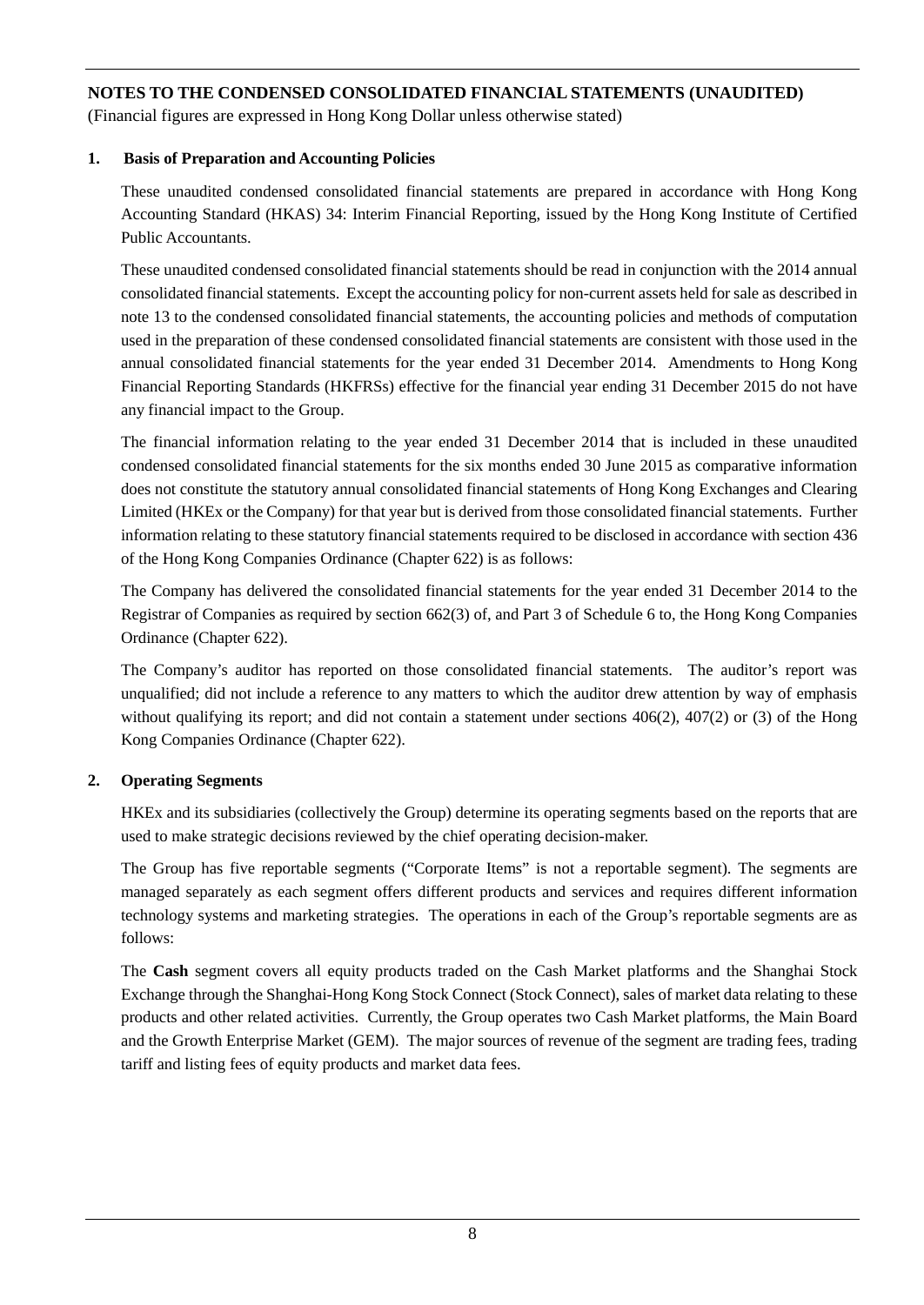### **2. Operating Segments (continued)**

The **Equity and Financial Derivatives** segment refers to derivatives products traded on Hong Kong Futures Exchange Limited (Futures Exchange) and The Stock Exchange of Hong Kong Limited (Stock Exchange) and other related activities. These include the provision and maintenance of trading platforms for a range of equity and financial derivatives products, such as stock and equity index futures and options, derivative warrants (DWs), callable bull/bear contracts (CBBCs) and warrants and sales of market data relating to these products. The major sources of revenue are trading fees, trading tariff and listing fees of derivatives products and market data fees.

The **Commodities** segment refers to the operations of The London Metal Exchange (LME), which operates an exchange in the United Kingdom (UK) for the trading of base metals futures and options contracts. It also covers the Asia Commodities contracts traded on the Futures Exchange. The major sources of revenue of the segment are trading fees, commodity market data fees and fees generated from other ancillary operations.

The **Clearing** segment refers to the operations of the five clearing houses, namely Hong Kong Securities Clearing Company Limited (HKSCC), The SEHK Options Clearing House Limited (SEOCH), HKFE Clearing Corporation Limited (HKCC), OTC Clearing Hong Kong Limited (OTC Clear) and LME Clear Limited (LME Clear), which are responsible for clearing, settlement and custodian activities of the Stock Exchange, the Futures Exchange and the Shanghai Stock Exchange through Stock Connect, clearing and settlement of over-the-counter derivatives contracts, and clearing and settlement of base metals futures and options contracts traded on the LME. Its principal sources of revenue are derived from providing clearing, settlement, depository, custody and nominee services and net investment income earned on Margin Funds and Clearing House Funds.

The **Platform and Infrastructure** segment refers to all services in connection with providing users with access to the platform and infrastructure of the Group. Its major sources of revenue are network, terminal user, dataline and software sub-license fees, trading booth user fees and hosting services fees.

Central income (mainly net investment income of Corporate Funds) and central costs (costs of central support functions that provide services to all of the operating segments, finance costs and other costs not directly related to any of the operating segments) are included as "Corporate Items".

The chief operating decision-maker assesses the performance of the operating segments principally based on their EBITDA. An analysis by operating segment of the Group's EBITDA and profit before taxation for the period is as follows:

|                                              |                |                    | Six months ended 30 Jun 2015 |                 |                 |                  |         |
|----------------------------------------------|----------------|--------------------|------------------------------|-----------------|-----------------|------------------|---------|
|                                              |                | <b>Equity</b> and  |                              |                 | <b>Platform</b> |                  |         |
|                                              |                | <b>Financial</b>   |                              |                 | and             | Corporate        |         |
|                                              | Cash           | <b>Derivatives</b> | <b>Commodities</b>           | <b>Clearing</b> | Infrastructure  | <b>Items</b>     | Group   |
|                                              | $\mathbf{\$m}$ | $\mathbf{\$m}$     | $\mathbf{\$m}$               | $\mathbf{\$m}$  | $\mathbf{Sm}$   | $\mathbf{\$m}$   | \$m     |
| Revenue from external customers              | 1,886          | 1,100              | 886                          | 2,335           | 248             | $\boldsymbol{2}$ | 6,457   |
| Net investment income                        | $\blacksquare$ | $\blacksquare$     | $\blacksquare$               | 317             | $\blacksquare$  | 74               | 391     |
| Sundry income                                | $\blacksquare$ | $\blacksquare$     | $\blacksquare$               | 5               | ٠               | $\blacksquare$   | 5       |
| Revenue and other income                     | 1,886          | 1,100              | 886                          | 2,657           | 248             | 76               | 6,853   |
| Operating expenses                           | (276)          | (236)              | (254)                        | (309)           | (74)            | (431)            | (1,580) |
| Reportable segment EBITDA                    | 1,610          | 864                | 632                          | 2,348           | 174             | (355)            | 5,273   |
| Depreciation and amortisation                | (49)           | (36)               | (129)                        | (69)            | (22)            | (20)             | (325)   |
| Finance costs                                | $\blacksquare$ | $\blacksquare$     | $\blacksquare$               | $\blacksquare$  |                 | (77)             | (77)    |
| Share of loss of a joint venture             | ٠              | (5)                | $\blacksquare$               | $\blacksquare$  | ٠               | $\blacksquare$   | (5)     |
| Reportable segment profit before<br>taxation | 1,561          | 823                | 503                          | 2,279           | 152             | (452)            | 4,866   |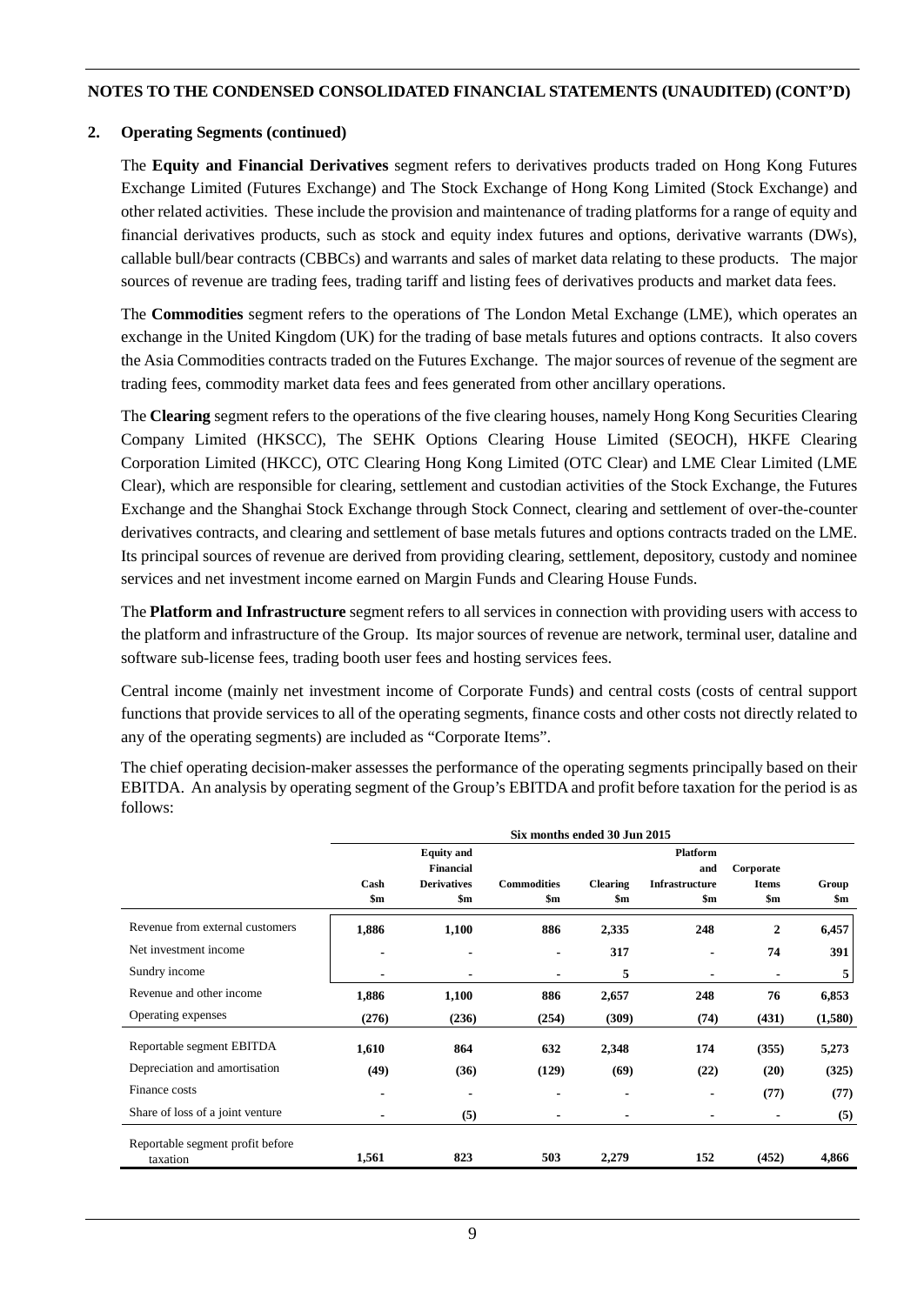## **2. Operating Segments (continued)**

|                                  | Six months ended 30 Jun 2014 |                        |                          |                  |                          |                          |                  |
|----------------------------------|------------------------------|------------------------|--------------------------|------------------|--------------------------|--------------------------|------------------|
|                                  |                              | Equity and             |                          |                  | Platform                 |                          |                  |
|                                  |                              | Financial              |                          |                  | and                      | Corporate                |                  |
|                                  | Cash                         | Derivatives            | Commodities              | Clearing         | Infrastructure           | Items                    | Group            |
|                                  | \$m                          | $\mathop{\mathrm{Sm}}$ | $\mathop{\mathrm{Sm}}$   | $\mathbb{S}_{m}$ | $\mathop{\mathrm{Sm}}$   | $\mathbf{Sm}$            | $\mathbb{S}_{m}$ |
| Revenue from external customers  | 1,316                        | 788                    | 645                      | 1,315            | 196                      | 3                        | 4,263            |
| Net investment income            | ۰.                           | ۰.                     | $\overline{\phantom{a}}$ | 262              | ۰                        | 87                       | 349              |
| Sundry income                    | ۰.                           | -                      | $\overline{\phantom{a}}$ | 9                | $\overline{\phantom{a}}$ | ٠                        | 9                |
| Revenue and other income         | 1,316                        | 788                    | 645                      | 1,586            | 196                      | 90                       | 4,621            |
| Operating expenses               | (223)                        | (199)                  | (328)                    | (248)            | (73)                     | (352)                    | (1,423)          |
| Reportable segment EBITDA        | 1,093                        | 589                    | 317                      | 1,338            | 123                      | (262)                    | 3,198            |
| Depreciation and amortisation    | (42)                         | (31)                   | (171)                    | (41)             | (24)                     | (15)                     | (324)            |
| Finance costs                    | ٠                            | ۰.                     | ٠                        | ۰                | $\overline{\phantom{a}}$ | (98)                     | (98)             |
| Share of loss of a joint venture | ٠                            | (5)                    | ٠                        |                  |                          | $\overline{\phantom{a}}$ | (5)              |
| Reportable segment profit before |                              |                        |                          |                  |                          |                          |                  |
| taxation                         | 1,051                        | 553                    | 146                      | 1,297            | 99                       | (375)                    | 2,771            |

# **3. Trading Fees and Trading Tariff**

|                                                                                     | Six months<br>ended<br>30 Jun 2015<br>\$m | Six months<br>ended<br>30 Jun 2014<br>\$m |
|-------------------------------------------------------------------------------------|-------------------------------------------|-------------------------------------------|
| Trading fees and trading tariff were derived from:                                  |                                           |                                           |
| Securities traded on the Stock Exchange (excluding stock options contracts) and the |                                           |                                           |
| Shanghai Stock Exchange through Stock Connect                                       | 1,729                                     | 921                                       |
| Futures and options contracts traded on the Stock Exchange and the Futures Exchange | 491                                       | 376                                       |
| Base metals futures and options contracts traded on the LME                         | 721                                       | 468                                       |
|                                                                                     | 2.941                                     | 1.765                                     |

# **4. Net Investment Income**

|                                                                                 | Six months<br>ended<br>30 Jun 2015<br>$\mathbf{\$m}$ | Six months<br>ended<br>30 Jun 2014<br>$\mathop{\mathrm{Sm}}$ |
|---------------------------------------------------------------------------------|------------------------------------------------------|--------------------------------------------------------------|
| Gross interest income                                                           | 357                                                  | 292                                                          |
| Interest rebates to Participants                                                | (11)                                                 | (2)                                                          |
| Net interest income                                                             | 346                                                  | 290                                                          |
| Net fair value gains including interest income on financial assets mandatorily  |                                                      |                                                              |
| measured at fair value through profit or loss and financial liabilities at fair |                                                      |                                                              |
| value through profit or loss                                                    | 57                                                   | 50                                                           |
| Others                                                                          | (12)                                                 | 9                                                            |
| Net investment income                                                           | 391                                                  | 349                                                          |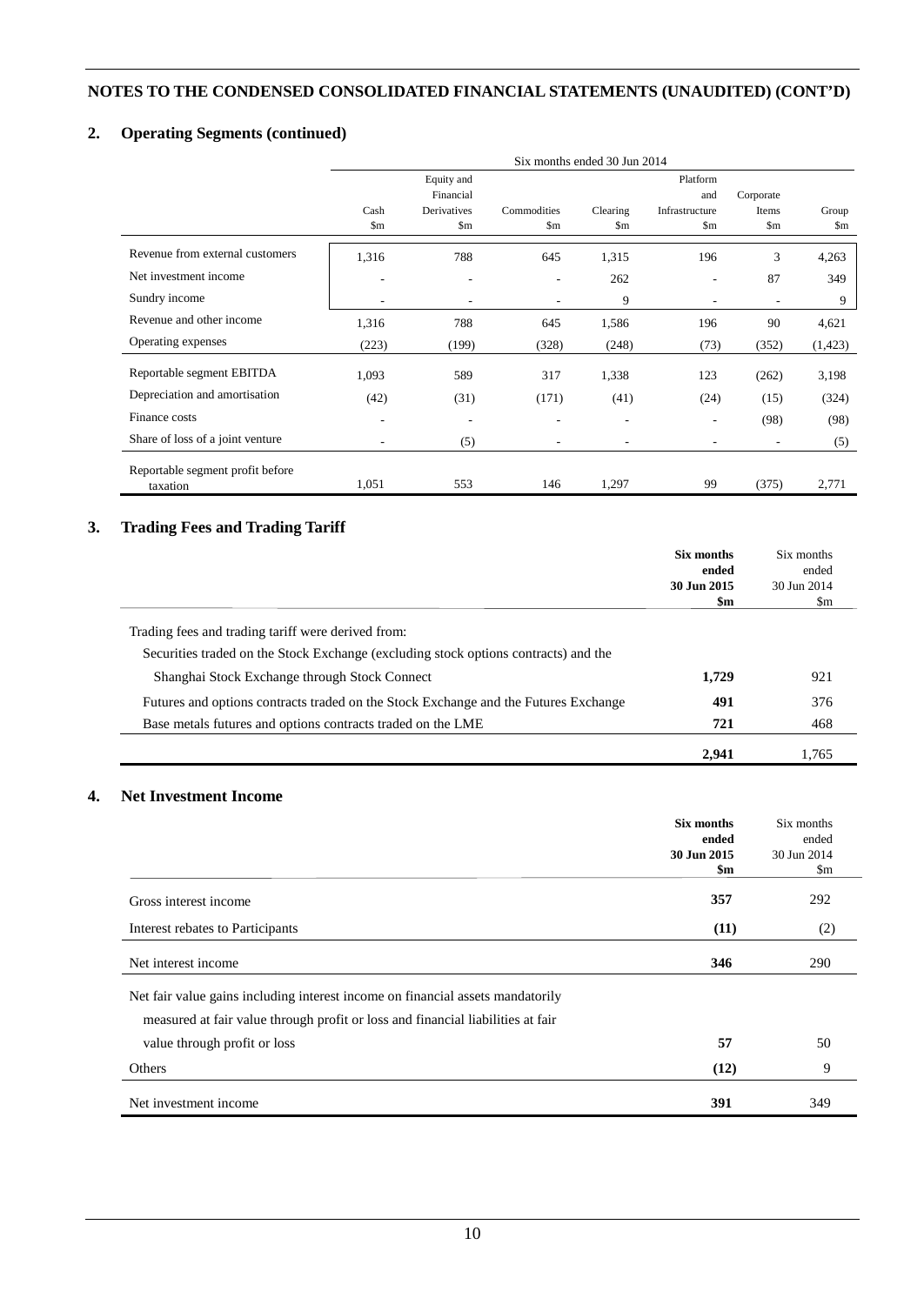### **5. Staff Costs and Related Expenses**

Staff costs and related expenses comprised the following:

|                                                                       | Six months<br>ended | Six months<br>ended |
|-----------------------------------------------------------------------|---------------------|---------------------|
|                                                                       | 30 Jun 2015         | 30 Jun 2014         |
|                                                                       | \$m                 | \$m                 |
| Salaries and other short-term employee benefits                       | 879                 | 697                 |
| Employee share-based compensation benefits of HKEx Share Award Scheme |                     |                     |
| (Share Award Scheme)                                                  | 80                  | 59                  |
| Termination benefits                                                  | 7                   | 5                   |
| Retirement benefit costs (note 26(b))                                 | 68                  | 61                  |
|                                                                       | 1,034               | 822                 |

#### **6. Reversal of Provision for Impairment Losses Arising from Participants' Default on Market Contracts**

In prior years, the Group lodged claims with the liquidators of Lehman Brothers Securities Asia Limited (LBSA) in respect of losses of approximately \$160 million previously recognised in the Group's results. During the six months ended 30 June 2015, the liquidators paid dividends of \$77 million (2014: \$54 million), and these were recognised in the Group's consolidated income statement, as a reversal of a provision for impairment losses booked in prior years. Following the receipt of the dividend in 2015, the full amount of the claim lodged has now been recovered.

The amount recovered of \$77 million (2014: \$54 million), together with an interim dividend declared in December 2014 but received in January 2015 of \$23 million, were apportioned to the HKSCC Guarantee Fund reserve from retained earnings during the six months ended 30 June 2015.

#### **7. Finance Costs**

|                                                    | Six months<br>ended<br>30 Jun 2015 | Six months<br>ended<br>30 Jun 2014 |
|----------------------------------------------------|------------------------------------|------------------------------------|
| Interest expenses on borrowings                    | \$m<br>78                          | $\mathsf{Sm}$<br>99                |
| Net foreign exchange gains on financing activities | $\rm(1)$                           | $^{(1)}$                           |
|                                                    | 77                                 | 98                                 |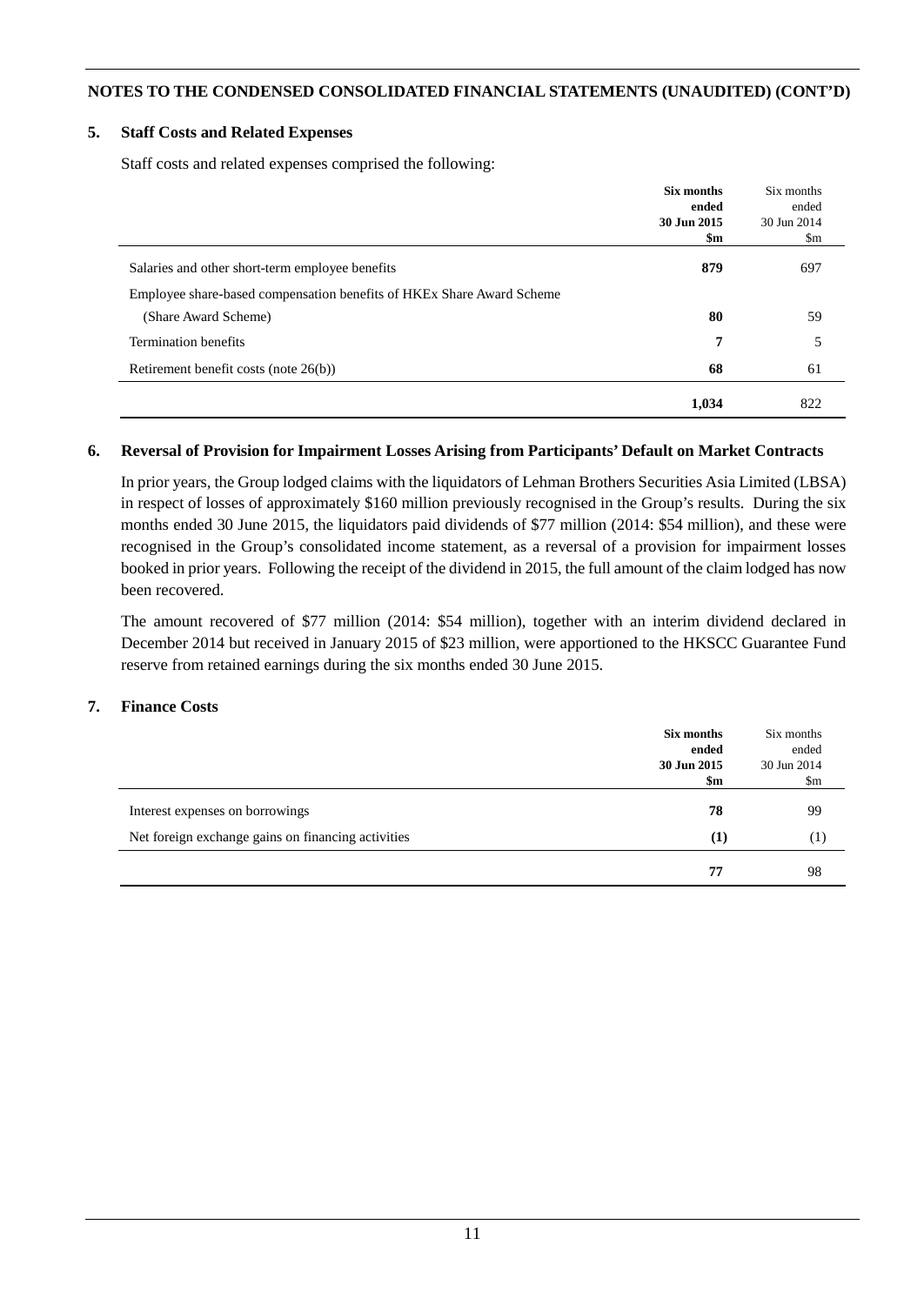#### **8. Taxation**

Hong Kong Profits Tax has been provided at the rate of 16.5 per cent (2014: 16.5 per cent) and overseas profits tax at the rates of taxation prevailing in the countries in which the Group operates, with the average corporation rate applicable to the subsidiaries in the UK being 20.25 per cent (2014: 21.5 per cent).

(a) Taxation charge/(credit) in the condensed consolidated income statement represented:

|                                     | Six months<br>ended<br>30 Jun 2015<br>$\mathbf{\$m}$ | Six months<br>ended<br>30 Jun 2014<br>$\mathbb{S}_{m}$ |
|-------------------------------------|------------------------------------------------------|--------------------------------------------------------|
| Current tax - Hong Kong Profits Tax | 648                                                  | 427                                                    |
| Current tax - Overseas Tax          | 172                                                  |                                                        |
|                                     | 820                                                  | 427                                                    |
| Deferred tax                        | (37)                                                 | (10)                                                   |
|                                     | 783                                                  | 417                                                    |

(b) Taxation credited directly to retained earnings represented:

|                              | Six months<br>ended<br>30 Jun 2015<br>\$m | Six months<br>ended<br>30 Jun 2014<br>$\mathop{\mathrm{Sm}}$ |
|------------------------------|-------------------------------------------|--------------------------------------------------------------|
| Current $tax - Overseas Tax$ | (2)                                       |                                                              |
| Deferred tax                 | (4)                                       |                                                              |
|                              | (6)                                       |                                                              |

Under the tax rules in the UK, tax deduction on employee share awards is available at the time of vesting based on the prevailing market value. The tax credits relate to tax deductions arising from increases in the value of Awarded shares to employees of the LME Group under the Share Award Scheme since award date.

## **9. Earnings Per Share**

The calculation of the basic and diluted earnings per share is as follows:

(a) Basic earnings per share

|                                                 | Six months<br>ended | Six months<br>ended |
|-------------------------------------------------|---------------------|---------------------|
|                                                 | 30 Jun 2015         | 30 Jun 2014         |
| Profit attributable to shareholders (\$m)       | 4,095               | 2,367               |
| Weighted average number of shares in issue less |                     |                     |
| shares held for Share Award Scheme (in '000)    | 1,172,838           | 1,161,380           |
| Basic earnings per share (\$)                   | 3.49                | 2.04                |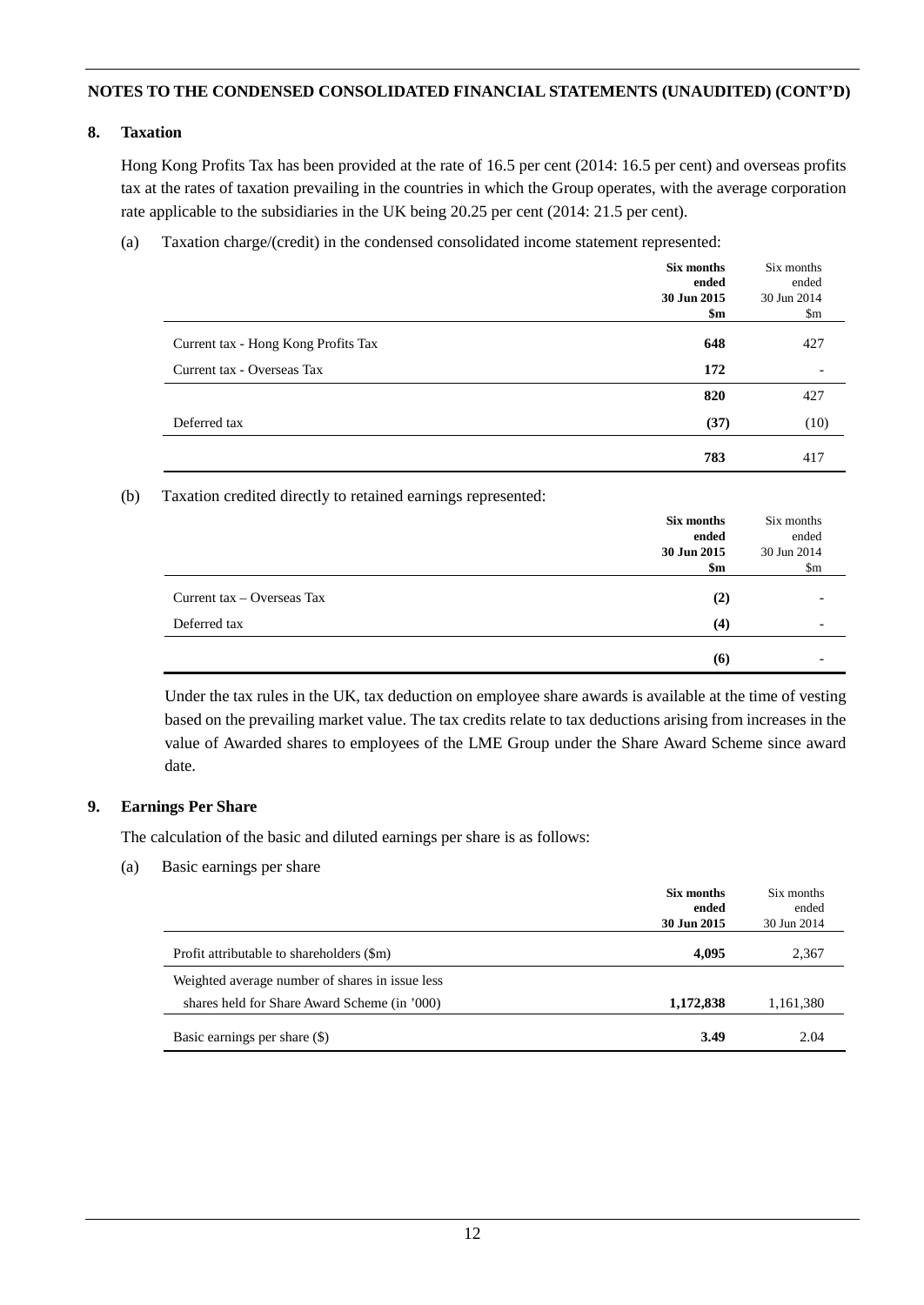## **9. Earnings Per Share (continued)**

(b) Diluted earnings per share

|                                                             | <b>Six months</b> | Six months  |
|-------------------------------------------------------------|-------------------|-------------|
|                                                             | ended             | ended       |
|                                                             | 30 Jun 2015       | 30 Jun 2014 |
| Profit attributable to shareholders (\$m)                   | 4,095             | 2,367       |
| Interest expenses on convertible bonds (net of tax) (\$m)   | 41                |             |
| Adjusted profit attributable to shareholders (\$m)          | 4,136             | 2,367       |
| Weighted average number of shares in issue less             |                   |             |
| shares held for Share Award Scheme (in '000)                | 1,172,838         | 1,161,380   |
| Effect of employee share options (in '000)                  | 12                | 458         |
| Effect of shares awarded under Share Award Scheme (in '000) | 2,821             | 1,281       |
| Effect of convertible bonds (in '000)                       | 17,829            |             |
| Weighted average number of shares for the purpose of        |                   |             |
| calculating diluted earnings per share (in '000)            | 1,193,500         | 1,163,119   |
| Diluted earnings per share (\$)                             | 3.47              | 2.04        |

(i) The effects of the outstanding convertible bonds (note 18) were not included in the computation of diluted earnings per share during the six months ended 30 June 2014 as they were anti-dilutive during that period.

## **10. Dividends**

|                                                                        | Six months<br>ended<br>30 Jun 2015 | Six months<br>ended<br>30 Jun 2014 |
|------------------------------------------------------------------------|------------------------------------|------------------------------------|
| Interim dividend declared of \$3.08 (2014: \$1.83) per share at 30 Jun | \$m<br>3,688                       | $\mathop{\mathrm{Sm}}$<br>2,136    |
| Less: Dividend for shares held by Share Award Scheme at 30 Jun         | (9)                                | (3)                                |
|                                                                        | 3,679                              | 2,133                              |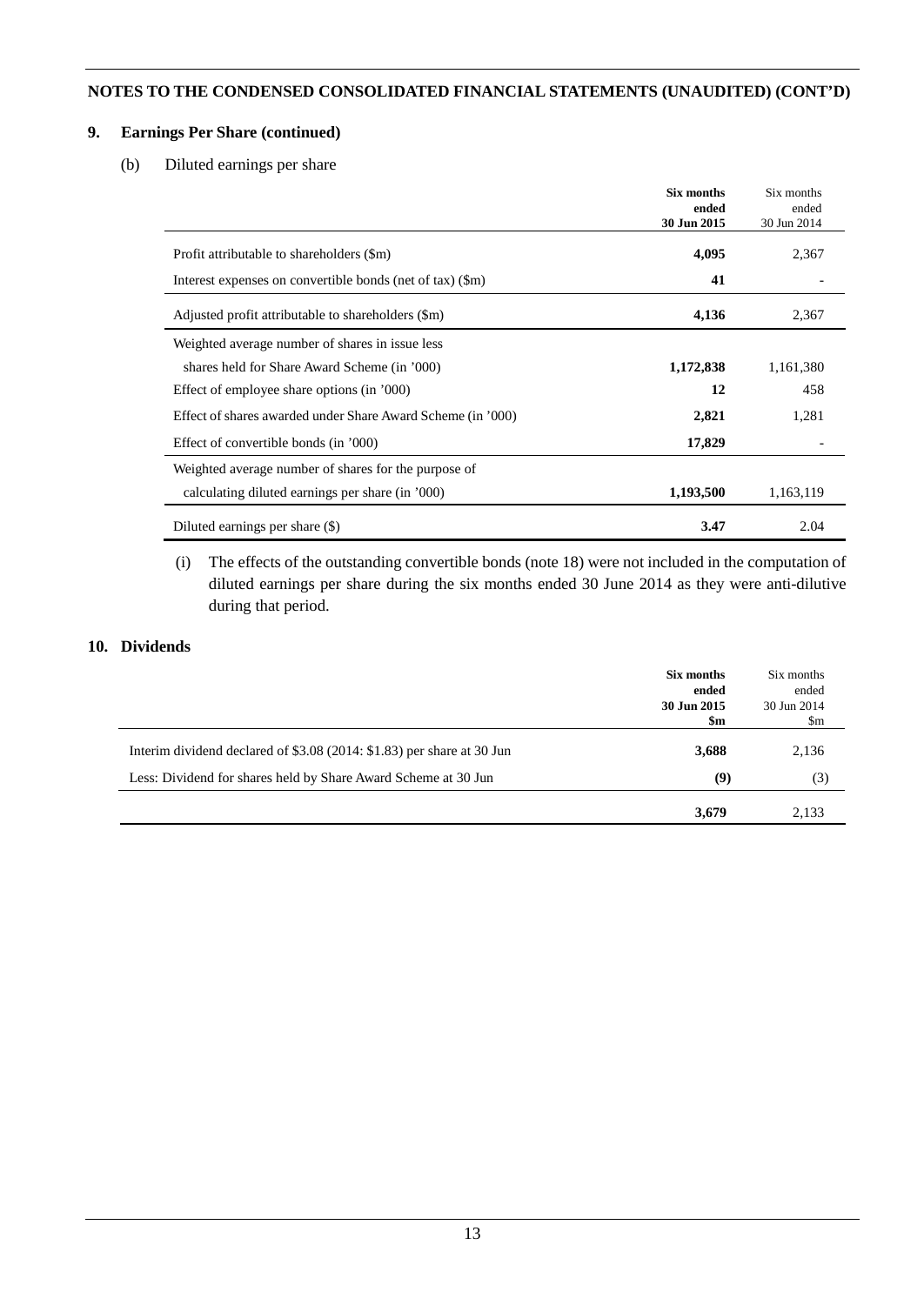## **11. Financial Assets**

The financial assets of Clearing House Funds, Margin Funds, base metals derivatives contracts, cash prepayments for A shares and Corporate Funds are allocated into cash and cash equivalents, financial assets measured at fair value through profit or loss, financial assets measured at amortised cost, and accounts receivable and deposits, details of which are as follows:

**At**

|                                                                           | At<br>30 Jun 2015<br>$\mathbf{Sm}$ | At<br>31 Dec 2014<br>$\mathsf{Sm}$ |
|---------------------------------------------------------------------------|------------------------------------|------------------------------------|
| Clearing House Funds (note 17)                                            |                                    |                                    |
| Cash and cash equivalents                                                 | 14,070                             | 10,189                             |
| Financial assets measured at amortised cost                               | 215                                | 100                                |
|                                                                           | 14,285                             | 10,289                             |
| Margin Funds (note 15)                                                    |                                    |                                    |
| Cash and cash equivalents                                                 | 119,111                            | 117,903                            |
| Financial assets measured at fair value through profit or loss            | 2,705                              | 895                                |
| Financial assets measured at amortised cost                               | 31,468                             | 10,071                             |
| Accounts receivable and deposits                                          | 1,262                              | 615                                |
|                                                                           | 154,546                            | 129,484                            |
| Base metals derivatives contracts                                         |                                    |                                    |
| Financial assets measured at fair value through profit or loss (note (a)) | 71,928                             | 59,679                             |
| Cash prepayments for A shares                                             |                                    |                                    |
| Cash and cash equivalents                                                 |                                    | 619                                |
| Corporate Funds                                                           |                                    |                                    |
| Cash and cash equivalents                                                 | 11,900                             | 8,067                              |
| Financial assets measured at fair value through profit or loss            | 1,573                              | 2,112                              |
| Financial assets measured at amortised cost                               | 371                                | 85                                 |
|                                                                           | 13,844                             | 10,264                             |
|                                                                           | 254,603                            | 210,335                            |

The expected maturity dates of the financial assets are analysed as follows:

|                      |                 |                          |                          | At 30 Jun 2015           |               |              |                          |         |                          | At 31 Dec 2014           |           |               |
|----------------------|-----------------|--------------------------|--------------------------|--------------------------|---------------|--------------|--------------------------|---------|--------------------------|--------------------------|-----------|---------------|
|                      |                 |                          | <b>Base</b>              | Cash                     |               |              |                          |         | Base                     | Cash                     |           |               |
|                      | <b>Clearing</b> |                          | metals                   | prepayments              |               |              | Clearing                 |         | metals                   | prepayments              |           |               |
|                      | House           | Margin                   | derivatives              | for                      | Corporate     |              | House                    | Margin  | derivatives              | for                      | Corporate |               |
|                      | Funds           | <b>Funds</b>             | contracts                | A shares                 | <b>Funds</b>  | <b>Total</b> | Funds                    | Funds   | contracts                | A shares                 | Funds     | Total         |
|                      | \$m             | \$m                      | \$m                      | $\mathbf{Sm}$            | $\mathbf{Sm}$ | \$m          | \$m                      | \$m     | \$m                      | $\mathbf{Sm}$            | \$m       | $\mathbf{Sm}$ |
| Within twelve months | 14,285          | 154.546                  | 71,928                   | ٠.                       | 13,786        | 254,545      | 10,289                   | 129.484 | 59,679                   | 619                      | 10,207    | 210,278       |
| Over twelve months   | $\blacksquare$  | $\overline{\phantom{a}}$ | $\overline{\phantom{a}}$ | $\blacksquare$           | 58            | 58           | $\overline{\phantom{a}}$ | ٠       | $\overline{\phantom{a}}$ | $\overline{\phantom{a}}$ | 57        | 57            |
|                      | 14,285          | 154,546                  | 71,928                   | $\overline{\phantom{a}}$ | 13,844        | 254,603      | 10,289                   | 129,484 | 59,679                   | 619                      | 10,264    | 210,335       |

(a) The amount represents the fair value of outstanding base metals futures and options contracts of LME Clear that do not qualify for netting under HKAS 32, where LME Clear is acting in its capacity as a central counterparty to the contracts traded on the LME. A corresponding amount was recorded under financial liabilities at fair value through profit or loss (note 14).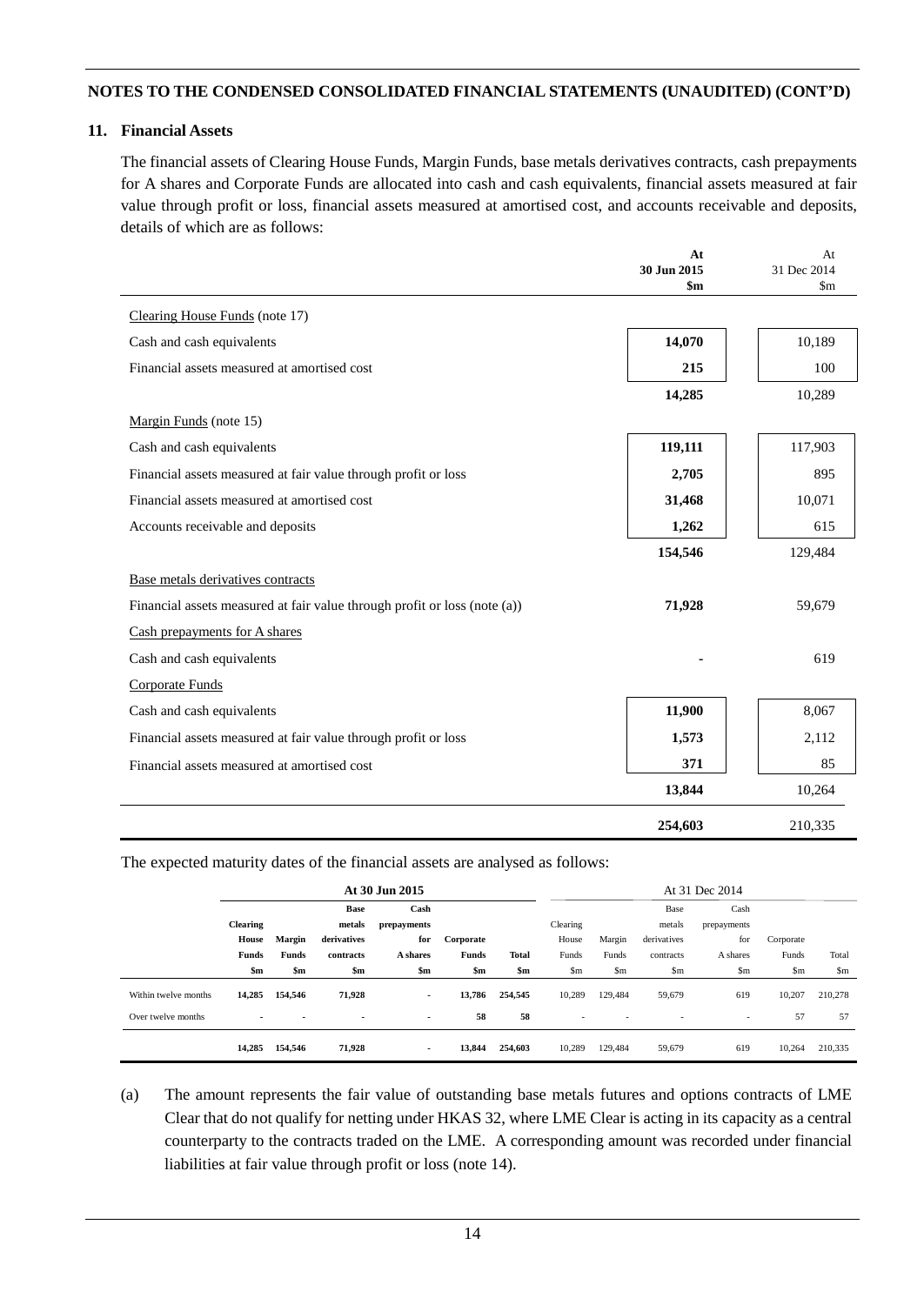### **12. Accounts Receivable, Prepayments and Deposits**

The Group's accounts receivable, prepayments and deposits mainly represented the Group's Continuous Net Settlement money obligations receivable under the T+2 settlement cycle, which accounted for 89 per cent (31 December 2014: 91 per cent) of the total accounts receivable, prepayments and deposits. Continuous Net Settlement money obligations receivable mature within two days after the trade date. Fees receivable are due immediately or up to 60 days depending on the type of services rendered. The majority of the remaining accounts receivable, prepayments and deposits were due within three months.

### **13. Non-current Assets Held for Sale**

|                             | Αt          | Αt          |
|-----------------------------|-------------|-------------|
|                             | 30 Jun 2015 | 31 Dec 2014 |
|                             | \$m         | Sm          |
|                             |             |             |
| Leasehold land and building | 59          |             |

Non-current assets are classified as held for sale if their carrying amounts will be recovered principally through a sale transaction rather than continuing use. This condition will only be satisfied when the sale is highly probable and the assets are available for immediate sale in their present condition. Management must be committed to the sale, which should be expected to qualify for recognition as a completed sale within one year from the date of classification. Non-current assets (except for investment properties) classified as held for sale are measured at the lower of their carrying amount and fair value less costs to sell.

On 30 June 2015, the Group entered into a provisional agreement with a third party to sell a leasehold property for a consideration of \$509 million. The sale transaction will be completed on 30 September 2015. Accordingly, the carrying value of the leasehold property used by the Group was reclassified as non-current assets held for sale. No impairment losses were recognised on the reclassification of the property as held for sale.

## **14. Financial Liabilities at Fair Value through Profit or Loss**

|                                                                       | At          | At          |
|-----------------------------------------------------------------------|-------------|-------------|
|                                                                       | 30 Jun 2015 | 31 Dec 2014 |
|                                                                       | \$m         | $\rm{Sm}$   |
| Held by LME Clear in its capacity as a central counterparty           |             |             |
| Derivative financial instruments:                                     |             |             |
| - base metals futures and options contracts cleared through LME Clear |             |             |
| (note 11(a))                                                          | 71,928      | 59,679      |
| Held for trading                                                      |             |             |
| Derivative financial instruments:                                     |             |             |
| - forward foreign exchange contracts                                  | 9           |             |
|                                                                       | 71,937      | 59,680      |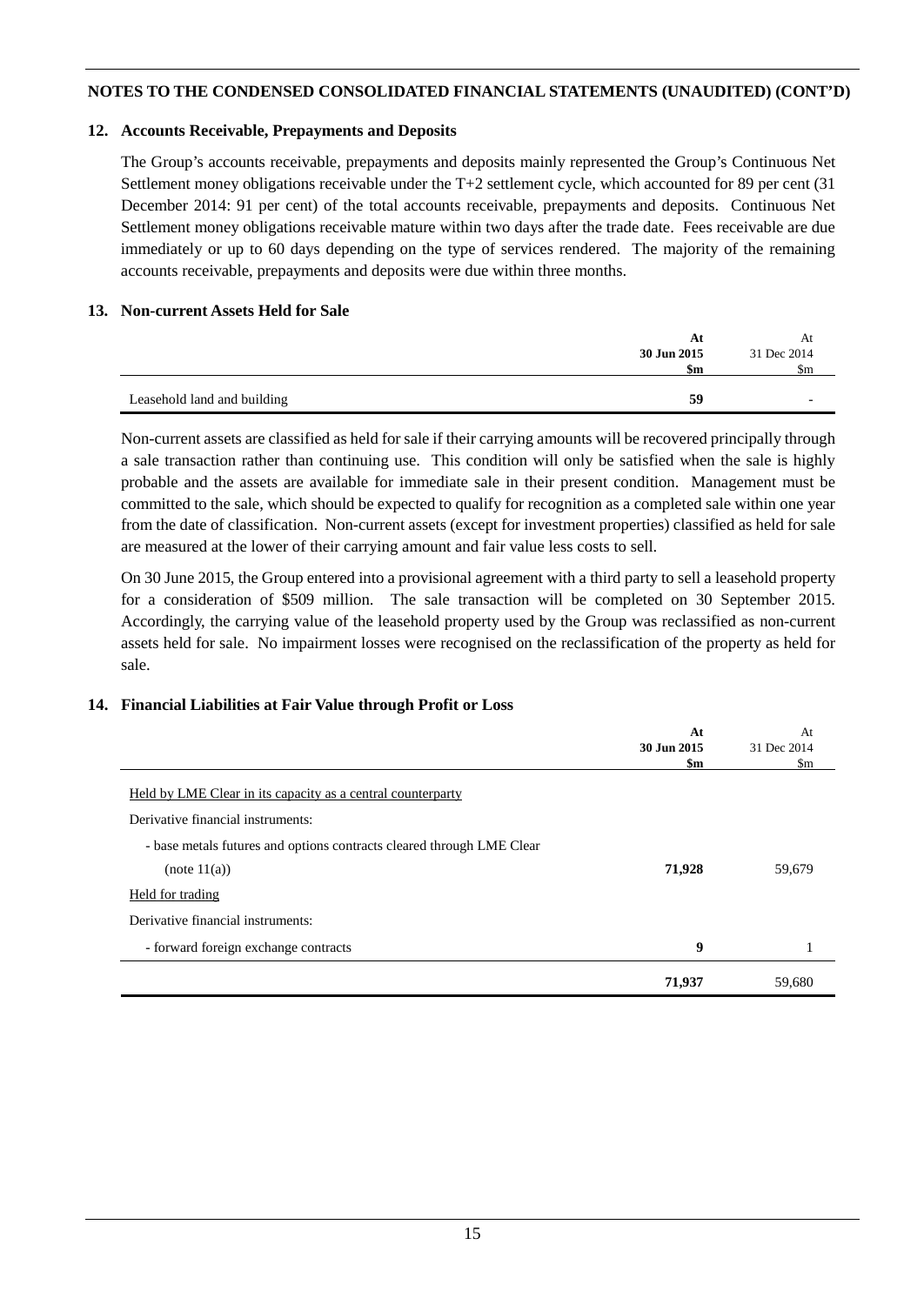|                                                                     | At<br>30 Jun 2015<br>\$m | At<br>31 Dec 2014<br>$\mathbf{Sm}$ |
|---------------------------------------------------------------------|--------------------------|------------------------------------|
| Margin deposits, Mainland Security and Settlement Deposits and      |                          |                                    |
| cash collateral from Clearing Participants comprised (note (a)):    |                          |                                    |
| <b>SEOCH</b> Clearing Participants' margin deposits                 | 10,999                   | 8.964                              |
| <b>HKCC</b> Clearing Participants' margin deposits                  | 69,753                   | 42.356                             |
| HKSCC Clearing Participants' margin deposits, Mainland security and |                          |                                    |
| settlement deposits, and cash collateral                            | 13,199                   | 7.478                              |
| OTC Clear Clearing Participants' margin deposits                    | 55                       | 40                                 |
| LME Clear Clearing Participants' margin deposits                    | 60,540                   | 70,646                             |
|                                                                     | 154,546                  | 129.484                            |

## **15. Margin Deposits, Mainland Security and Settlement Deposits, and Cash Collateral from Clearing Participants**

(a) Amounts excluded non-cash collateral received and utilised as alternative to cash collateral.

## **16. Accounts Payable, Accruals and Other Liabilities**

The Group's accounts payable, accruals and other liabilities mainly represented the Group's Continuous Net Settlement money obligations payable, which accounted for 92 per cent (31 December 2014: 92 per cent) of the total accounts payable, accruals and other liabilities. Continuous Net Settlement money obligations payable mature within two days after the trade date. The majority of the remaining accounts payable, accruals and other liabilities mature within three months.

During the six months ended 30 June 2015, \$9 million (2014: \$17 million) of dividends declared by HKEx, which were unclaimed over a period of six years from the date of payment, were forfeited and transferred to retained earnings in accordance with HKEx's Articles of Association.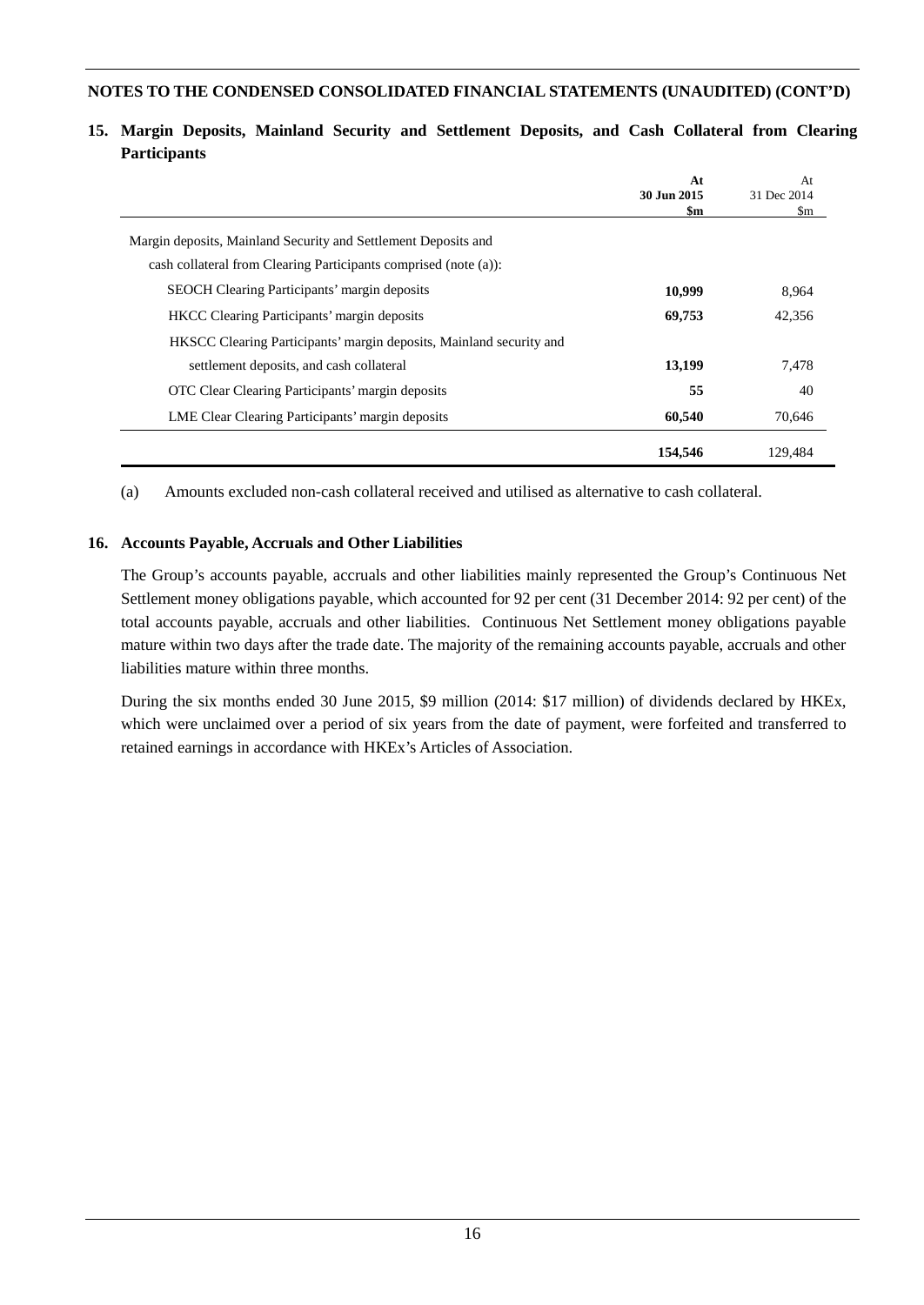#### **17. Clearing House Funds**

|                                                                     | At<br>30 Jun 2015<br>$\mathbf{Sm}$ | At<br>31 Dec 2014<br>$\mathbf{Sm}$ |
|---------------------------------------------------------------------|------------------------------------|------------------------------------|
| The Clearing House Funds comprised:                                 |                                    |                                    |
| Clearing Participants' cash contributions (note (a))                | 13,355                             | 9,426                              |
| Contribution to OTC Clear Rates and FX Guarantee Resources          | 156                                | 156                                |
| Designated reserves (note 21)                                       | 742                                | 643                                |
|                                                                     | 14,253                             | 10,225                             |
| The Clearing House Funds were invested in the following instruments |                                    |                                    |
| for managing the obligations of the Funds:                          |                                    |                                    |
| Financial assets of Clearing House Funds (note 11)                  | 14,285                             | 10,289                             |
| Less: Other financial liabilities of Clearing House Funds           | (32)                               | (64)                               |
|                                                                     | 14,253                             | 10,225                             |
| The Clearing House Funds comprised the following Funds:             |                                    |                                    |
| <b>HKSCC Guarantee Fund</b>                                         | 3,947                              | 2,234                              |
| <b>SEOCH Reserve Fund</b>                                           | 2,034                              | 1,326                              |
| <b>HKCC Reserve Fund</b>                                            | 2,953                              | 1,879                              |
| OTC Clear Rates and FX Guarantee Fund                               | 253                                | 203                                |
| OTC Clear Rates and FX Guarantee Resources                          | 158                                | 157                                |
| <b>LME Clear Default Fund</b>                                       | 4,908                              | 4,426                              |
|                                                                     | 14,253                             | 10,225                             |

(a) Amounts excluded non-cash collateral received and utilised as alternatives to cash contributions.

## **18. Borrowings**

|                                                  | At<br>30 Jun 2015<br>\$m | At<br>31 Dec 2014<br>$\mathfrak{S}$ m |
|--------------------------------------------------|--------------------------|---------------------------------------|
| <b>Bank borrowings</b>                           | 1,585                    | 1,585                                 |
| Convertible bonds (note (a))                     |                          | 3,701                                 |
| <b>Notes</b>                                     | 1,516                    | 1,515                                 |
| Written put options to non-controlling interests | 228                      | 225                                   |
| Total borrowings                                 | 3,329                    | 7,026                                 |

(a) During the six months ended 30 June 2015, all of the US\$500 million Convertible Bonds due 2017 (Bonds) were converted into HKEx's shares at the prevailing adjusted conversion price of HK\$157.62 per share and cancelled upon the exercise of the conversion rights by the bondholders. As a result, a total number of 24,594,225 shares in HKEx were issued and credited as fully paid. As the Bonds were fully converted, the convertible bond reserve was partly transferred to share capital (\$143 million) and partly transferred to retained earnings (\$266 million).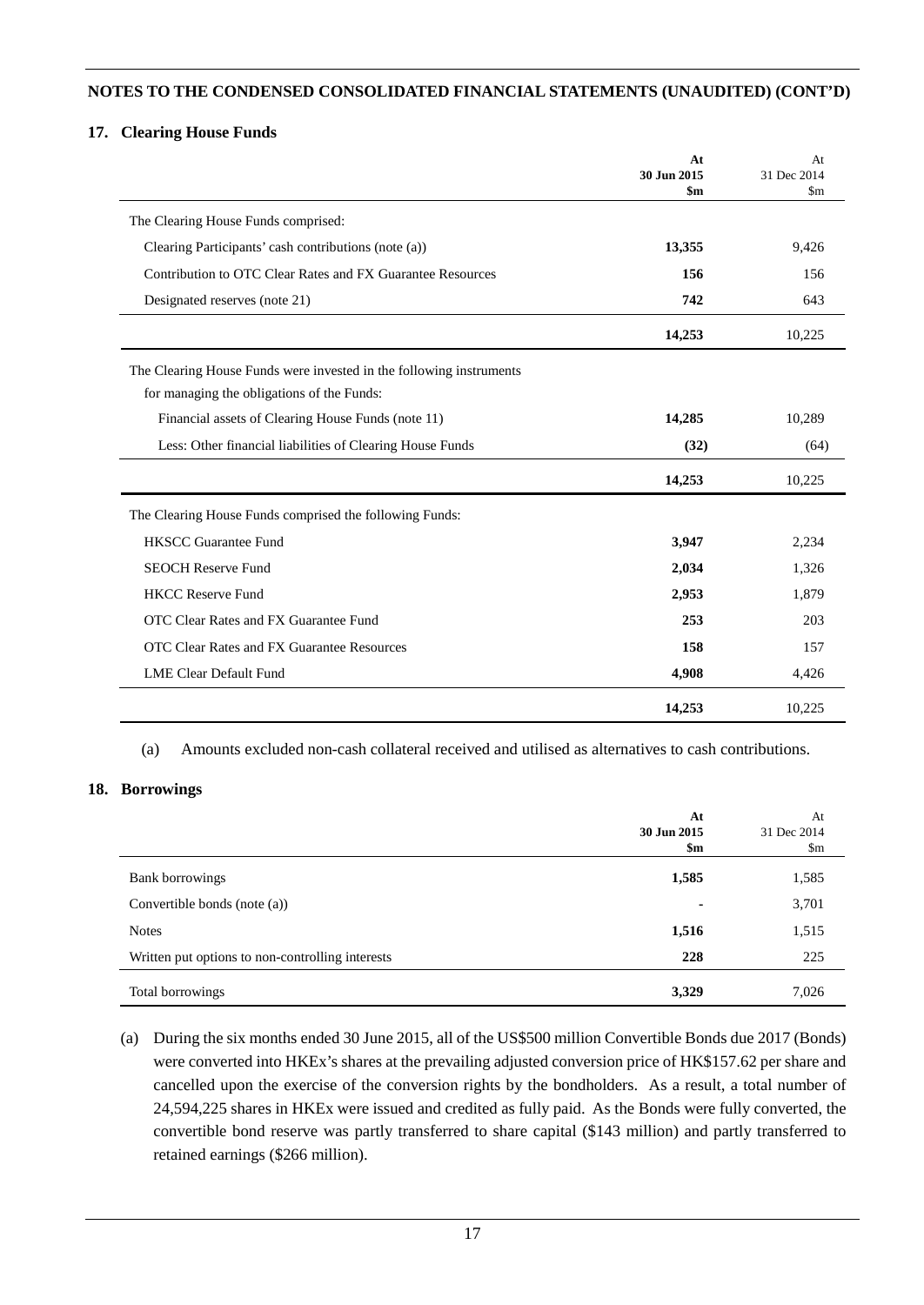## **19. Share Capital, Share Premium and Shares Held for Share Award Scheme**

|                                                                                                                                                    | <b>Number</b> | <b>Share</b>               |                            | <b>Shares held for</b><br><b>Share</b><br><b>Share Award</b> |                |  |
|----------------------------------------------------------------------------------------------------------------------------------------------------|---------------|----------------------------|----------------------------|--------------------------------------------------------------|----------------|--|
|                                                                                                                                                    | of shares     | capital                    | premium                    | <b>Scheme</b>                                                | Total          |  |
|                                                                                                                                                    | 000           | $\mathop{\rm Sm}\nolimits$ | $\mathop{\rm Sm}\nolimits$ | $\rm{Sm}$                                                    | $\mathbf{\$m}$ |  |
| At 1 Jan 2014                                                                                                                                      | 1,160,119     | 1,161                      | 10,167                     | (174)                                                        | 11,154         |  |
| Shares issued upon exercise of employee share options<br>prior to 3 March 2014 (note (a))                                                          | 121           |                            | $\overline{c}$             |                                                              | $\overline{2}$ |  |
| Transfer on 3 March 2014 upon adoption of the new<br>Hong Kong Companies Ordinance (Chapter 622)                                                   |               | 10,169                     | (10, 169)                  |                                                              |                |  |
| Shares issued upon exercise of employee share options<br>on or after 3 March 2014 (note (a))<br>Shares issued in lieu of cash dividends (note (b)) | 539           | 10                         |                            |                                                              | 10             |  |
| - total                                                                                                                                            | 5,990         | 879                        |                            | $\overline{\phantom{a}}$                                     | 879            |  |
|                                                                                                                                                    |               |                            | $\overline{\phantom{a}}$   |                                                              |                |  |
| to Share Award Scheme                                                                                                                              | (31)          |                            |                            | (5)                                                          | (5)            |  |
|                                                                                                                                                    | 5,959         | 879                        | $\overline{\phantom{a}}$   | (5)                                                          | 874            |  |
| Transfer from employee share-based compensation<br>reserve upon exercise of employee share options on<br>or after 3 March 2014                     |               | 3                          |                            |                                                              | 3              |  |
| Shares purchased for Share Award Scheme                                                                                                            | (2,299)       |                            |                            | (405)                                                        | (405)          |  |
| Vesting of shares of Share Award Scheme (note (c))                                                                                                 | 825           | 3                          |                            | 102                                                          | 105            |  |
| At 31 Dec 2014                                                                                                                                     | 1,165,264     | 12,225                     |                            | (482)                                                        | 11,743         |  |
| At 1 Jan 2015                                                                                                                                      | 1,165,264     | 12,225                     |                            | (482)                                                        | 11,743         |  |
| Shares issued upon exercise of employee share options<br>(note (a))                                                                                | 144           | 3                          |                            |                                                              | 3              |  |
| Shares issued in lieu of cash dividends (note (b))                                                                                                 |               |                            |                            |                                                              |                |  |
| - total                                                                                                                                            | 4,532         | 1,299                      | ä,                         | ٠                                                            | 1,299          |  |
| - to Share Award Scheme                                                                                                                            | (21)          |                            |                            | (6)                                                          | (6)            |  |
|                                                                                                                                                    | 4,511         | 1,299                      | ٠                          | $\overline{\mathbf{6}}$                                      | 1,293          |  |
| Vesting of shares of Share Award Scheme (note (c))                                                                                                 | 78            |                            |                            | 13                                                           | 13             |  |
| Conversion of the Bonds (note $18(a)$ )                                                                                                            | 24,594        | 3,877                      |                            |                                                              | 3,877          |  |
| At 30 Jun 2015                                                                                                                                     | 1,194,591     | 17,404                     |                            | (475)                                                        | 16,929         |  |

- (a) During the six months ended 30 June 2015, employee share options granted under the Post-Listing Share Option Scheme were exercised to subscribe for 144,000 shares (year ended 31 December 2014: 660,500 shares) in HKEx at a consideration of \$3 million (year ended 31 December 2014: \$12 million).
- (b) In June 2015, 4,532,307 new fully paid HKEx shares (year ended 31 December 2014: 5,989,983 shares) were issued and allotted at \$286.64 per share (year ended 31 December 2014: weighted average price of \$146.68 per share) to the shareholders (including 21,660 new shares (year ended 31 December 2014: 30,930 shares) allotted to the Share Award Scheme) who elected to receive HKEx shares in lieu of cash dividends pursuant to the scrip dividend scheme.
- (c) During the six months ended 30 June 2015, the Share Award Scheme transferred 78,058 HKEx shares (year ended 31 December 2014: 825,261 shares) to the awardees upon vesting of certain Awarded Shares and the shares arising from related dividends reinvested. The total cost of the vested shares was \$13 million (year ended 31 December 2014: \$102 million). During the year ended 31 December 2014, \$3 million was credited to share capital in respect of vesting of certain shares whose fair values were higher than the costs.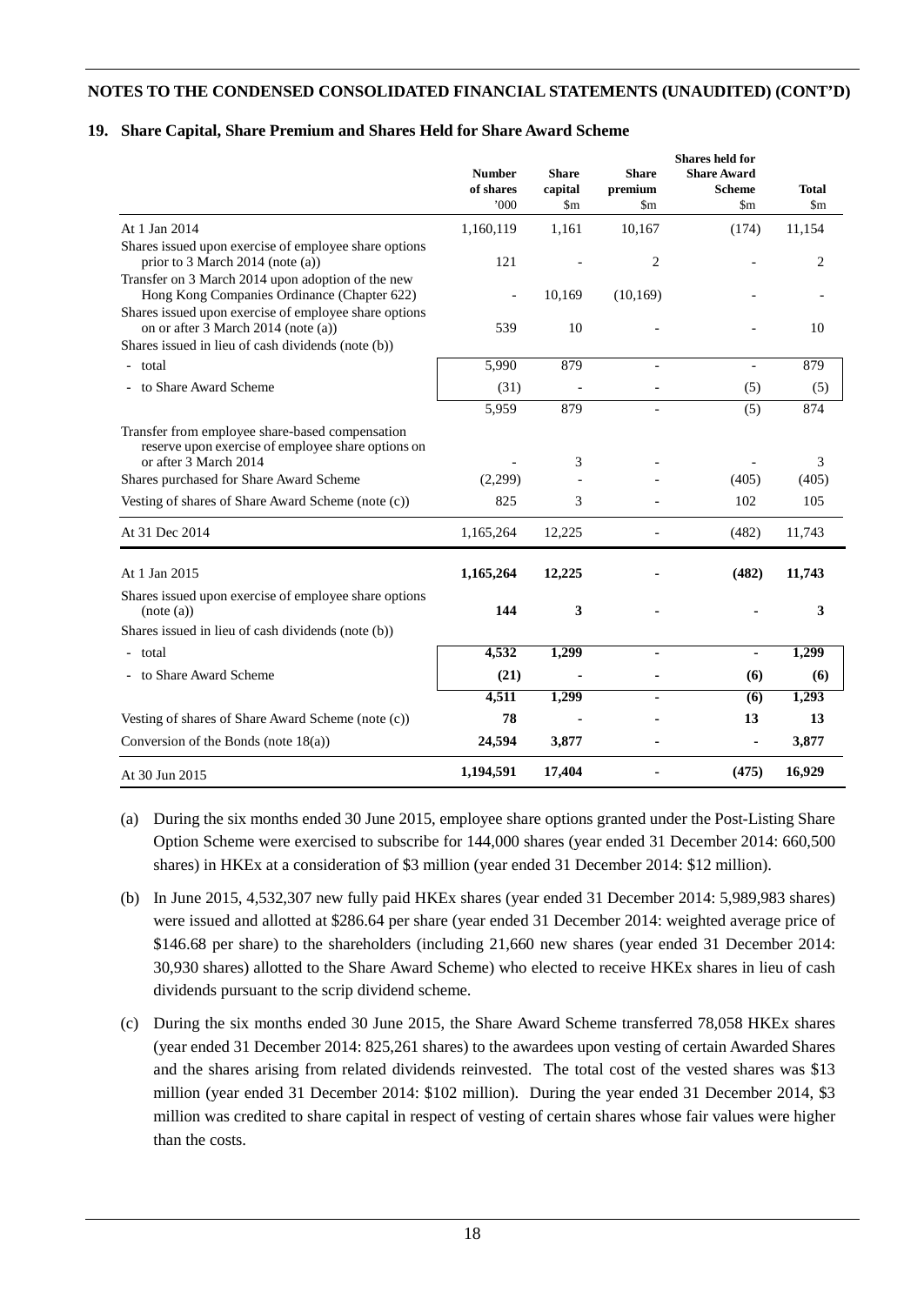#### **20. Employee Share-based Arrangements**

The Group operated a share option scheme (which expired in January 2015) and operates the Share Award Scheme as part of the benefits of its employees. Under the Share Award Scheme, the Board is allowed to make awards as long-term incentives for selected senior executives of the Group (Senior Executive Awards) in addition to any other awards (Employee Share Awards) which they may be eligible to receive under the Share Award Scheme.

The employee share-based compensation expenses in relation to the options and share awards are charged to profit or loss under staff costs over the relevant vesting periods with a corresponding increase in employee share-based compensation reserve.

During the six months ended 30 June 2015, no share options, Senior Executive Awards and Employee Share Awards were granted.

#### **21. Designated reserves**

Designated reserves are segregated for their respective purposes and comprised the following:

|                                                      | At           | At          |
|------------------------------------------------------|--------------|-------------|
|                                                      | 30 Jun 2015  | 31 Dec 2014 |
|                                                      | \$m          | \$m         |
|                                                      |              |             |
| Clearing House Funds reserves (note 17)              |              |             |
| - HKSCC Guarantee Fund reserve                       | 282          | 184         |
|                                                      |              |             |
| - SEOCH Reserve Fund reserve                         | 104          | 103         |
| - HKCC Reserve Fund reserve                          | 352          | 353         |
|                                                      |              |             |
| - OTC Clear Rates and FX Guarantee Fund reserve      | $\mathbf{2}$ | 2           |
| - OTC Clear Rates and FX Guarantee Resources reserve | $\mathbf{2}$ |             |
|                                                      |              |             |
|                                                      | 742          | 643         |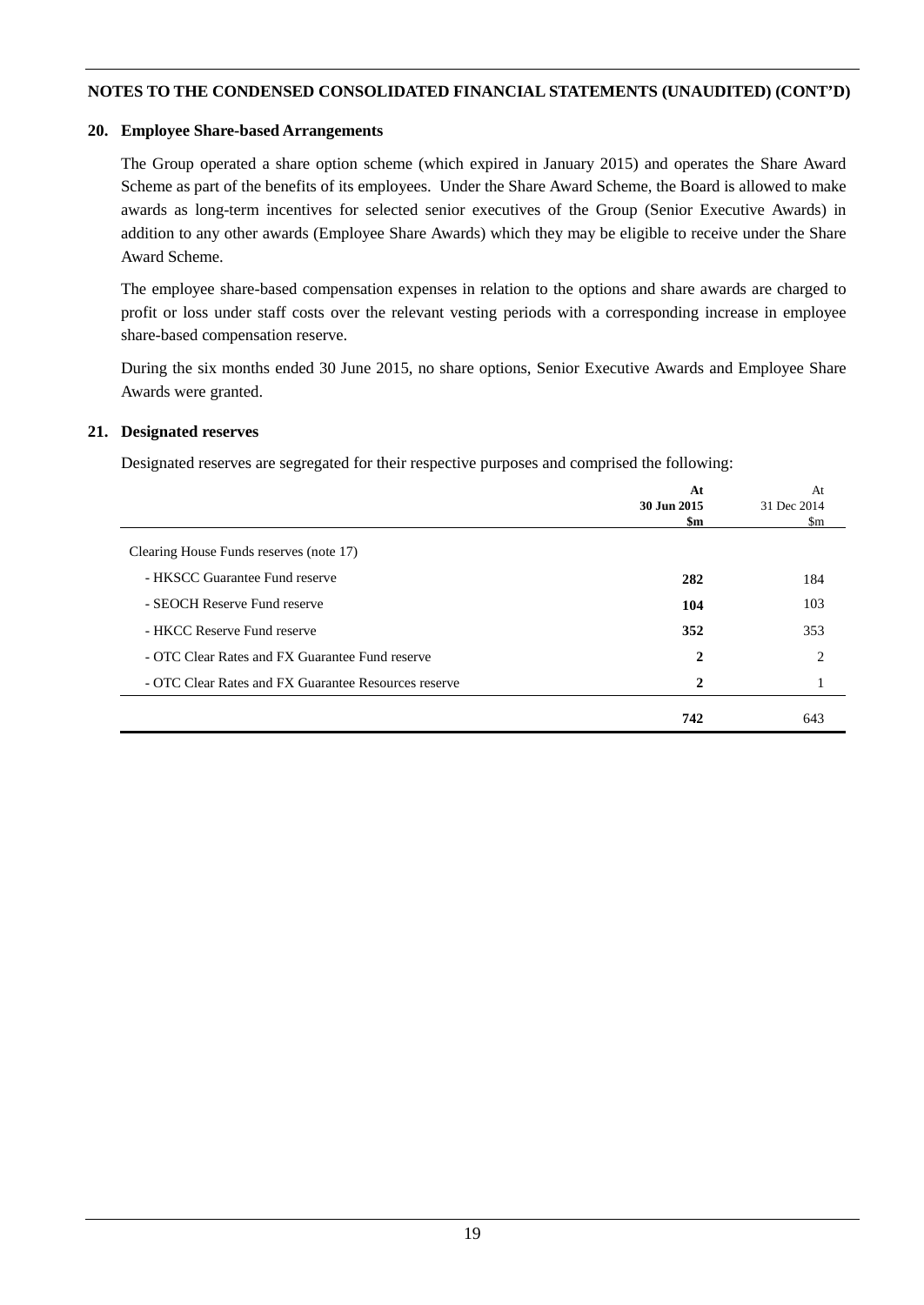## **22. Notes to the Condensed Consolidated Statement of Cash Flows**

 $\overline{a}$ 

Reconciliation of profit before taxation to net cash inflow from operating activities:

|                                                                               | <b>Six months</b><br>ended<br>30 Jun 2015<br>$\mathbf{Sm}$ | Six months<br>ended<br>30 Jun 2014<br>$\rm{Sm}$ |
|-------------------------------------------------------------------------------|------------------------------------------------------------|-------------------------------------------------|
| Profit before taxation                                                        | 4,866                                                      | 2,771                                           |
| Adjustments for:                                                              |                                                            |                                                 |
| Net interest income                                                           | (346)                                                      | (290)                                           |
| Dividend income                                                               | (4)                                                        | (5)                                             |
| Net fair value gains including interest income on financial assets            |                                                            |                                                 |
| measured at fair value through profit or loss and financial                   |                                                            |                                                 |
| liabilities at fair value through profit or loss                              | (57)                                                       | (50)                                            |
| Forfeiture of unclaimed cash dividends held by HKSCC Nominees Limited         | (5)                                                        | (9)                                             |
| Amortisation of lease premium for land under premises expenses                | 1                                                          |                                                 |
| Finance costs                                                                 | 77                                                         | 98                                              |
| Depreciation and amortisation                                                 | 325                                                        | 324                                             |
| Employee share-based compensation benefits                                    | 80                                                         | 59                                              |
| Reversal of provision for impairment losses of receivables                    | (71)                                                       | (52)                                            |
| Share of loss of a joint venture                                              | 5                                                          | 5                                               |
| Changes in provisions                                                         | 19                                                         | 15                                              |
| Net increase in financial assets of Margin Funds                              | (25,065)                                                   | (7,315)                                         |
| Net increase in financial liabilities of Margin Funds                         | 25,062                                                     | 7,315                                           |
| Net (increase)/decrease in Clearing House Fund financial assets               | (3,996)                                                    | 1,399                                           |
| Net increase/(decrease) in Clearing House Fund financial liabilities          | 3,897                                                      | (1, 457)                                        |
| Net decrease/(increase) in financial assets measured at fair value            |                                                            |                                                 |
| through profit or loss less financial liabilities at fair value through       |                                                            |                                                 |
| profit or loss                                                                | 391                                                        | (73)                                            |
| Decrease in cash prepayments for A shares                                     | 619                                                        |                                                 |
| (Increase)/decrease in accounts receivable, prepayments and deposits          | (4, 515)                                                   | 4,883                                           |
| Increase/(decrease) in other current liabilities                              | 3,987                                                      | (5,850)                                         |
| Net cash inflow from operations                                               | 5,270                                                      | 1,768                                           |
| Dividends received                                                            | 2                                                          | 3                                               |
| Interest received from bank deposits                                          | 357                                                        | 292                                             |
| Interest received from financial assets measured at fair value through profit |                                                            |                                                 |
| or loss                                                                       | 26                                                         | 28                                              |
| Interest paid to Participants                                                 | (11)                                                       | (2)                                             |
| Income tax paid                                                               | (192)                                                      | (237)                                           |
| Net cash inflow from operating activities                                     | 5,452                                                      | 1,852                                           |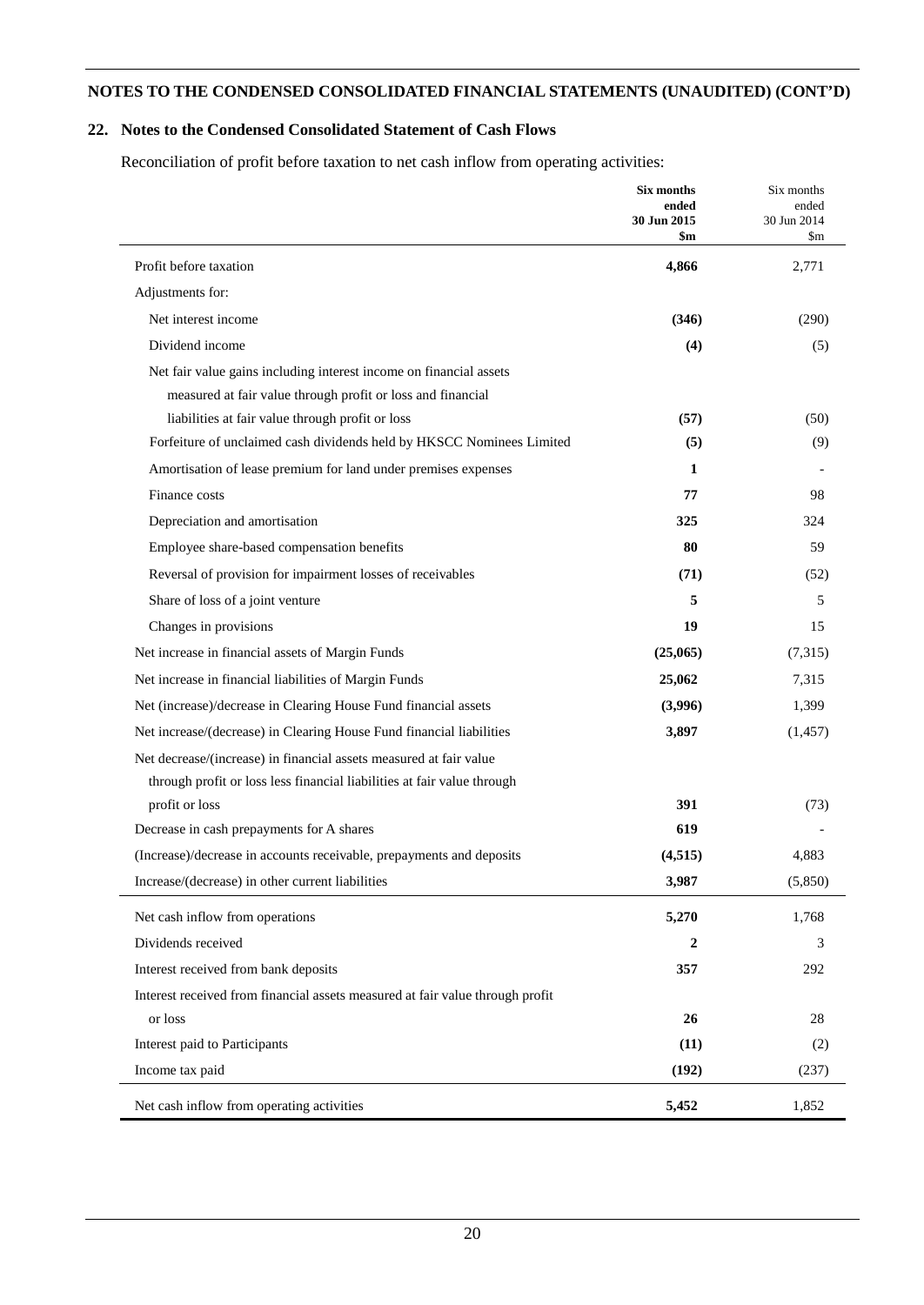## **23. Capital Expenditures and Commitments**

During the six months ended 30 June 2015, the Group incurred capital expenditures of \$262 million (2014: \$231 million) related to the development and upgrade of various trading and clearing systems including commodities trading and clearing systems, a cash clearing system, trading and clearing systems to facilitate mutual stock market access between the mainland of China and Hong Kong, and a corporate Enterprises Resource Planning system.

At 30 June 2015, the Group's commitments in respect of capital expenditure were as follows:

|                                   | At             | At            |
|-----------------------------------|----------------|---------------|
|                                   | 30 Jun 2015    | 31 Dec 2014   |
|                                   | $\mathbf{\$m}$ | $\mathsf{Sm}$ |
| Contracted but not provided for   |                |               |
| - fixed assets                    | 53             | 17            |
| - intangible assets               | 59             | 60            |
| Authorised but not contracted for |                |               |
| - fixed assets                    | 324            | 175           |
| - intangible assets               | 342            | 322           |
|                                   | 778            | 574           |

The Group's capital expenditure commitments were mainly related to the development and enhancement of information technology systems including clearing systems for Cash Market, over-the-counter derivatives and commodities, Cash Market and commodities trading systems, and trading and clearing systems to facilitate mutual stock market access between the mainland of China and Hong Kong.

## **24. Contingent Liabilities**

At 30 June 2015, the Group's material contingent liabilities were as follows:

- (a) The Group had a contingent liability in respect of potential calls to be made by the Securities and Futures Commission (SFC) to replenish all or part of compensation less recoveries paid by the Unified Exchange Compensation Fund established under the Securities Ordinance up to an amount not exceeding \$71 million (31 December 2014: \$71 million). Up to 30 June 2015, no calls had been made by the SFC in this connection.
- (b) The Group had undertaken to indemnify the Collector of Stamp Revenue against any underpayment of stamp duty by its Participants of up to \$200,000 for each Participant. In the unlikely event that all of its 500 trading Participants covered by the indemnity at 30 June 2015 (31 December 2014: 500) defaulted, the maximum contingent liability of the Group under the indemnity would amount to \$100 million (31 December 2014: \$100 million).
- (c) HKEx had given an undertaking in favour of HKSCC to contribute up to \$50 million in the event of HKSCC being wound up while it is a wholly-owned subsidiary of HKEx or within one year after HKSCC ceases to be a wholly-owned subsidiary of HKEx, for payment of the liabilities of HKSCC contracted before HKSCC ceases to be a wholly-owned subsidiary of HKEx, and for the costs of winding up.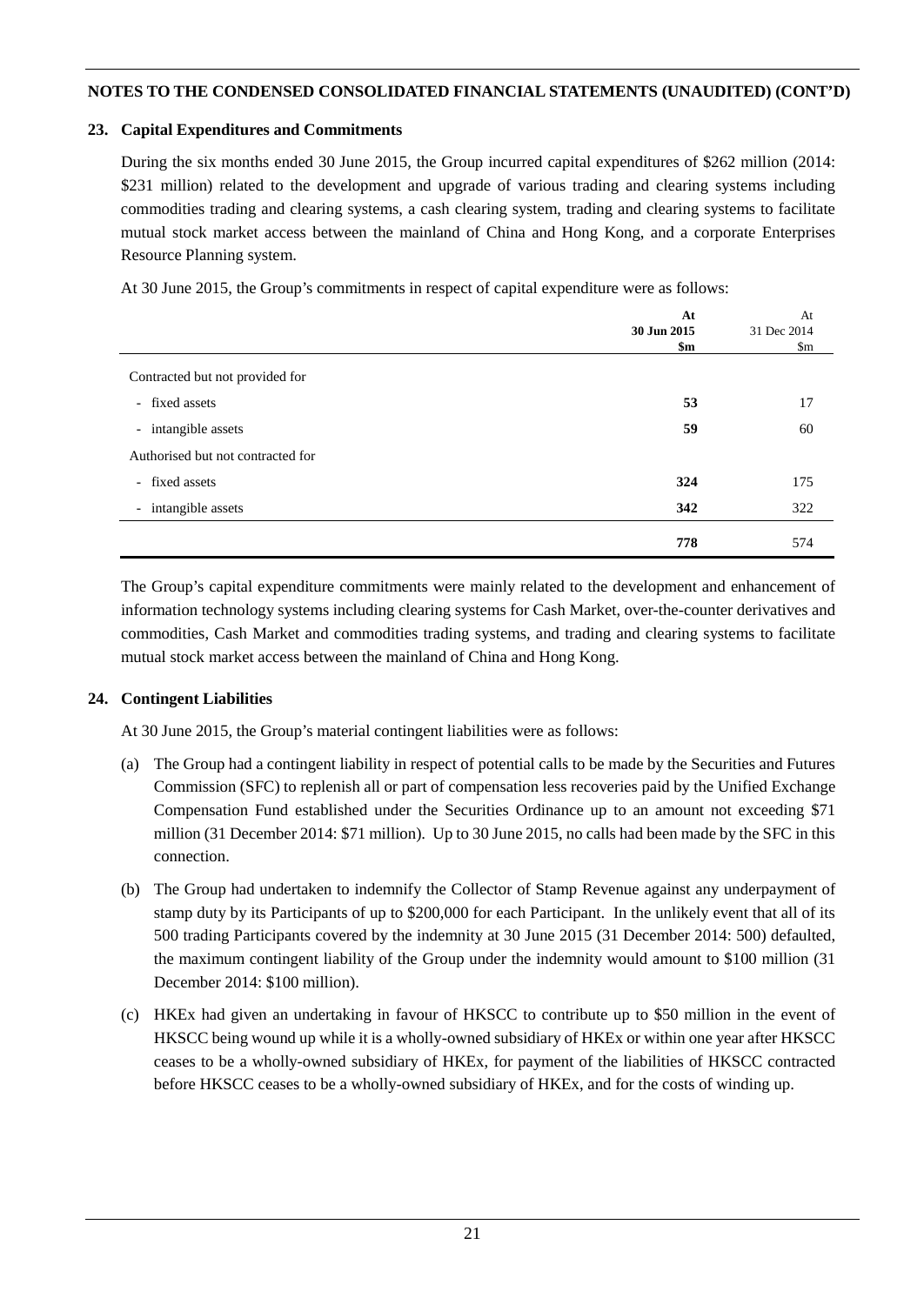### **24. Contingent Liabilities (continued)**

- (d) LME litigation
	- (i) US litigation concerning aluminium prices

In August 2013, the LME, LME Holdings Limited (LMEH), and HKEx were named as defendants in aluminium warehousing litigation alleging anti-competitive behaviour in the United States (US). This litigation was subsequently consolidated into three class action complaints - the "first level" purchasers complaint, the consumer end-users complaint and the commercial end-users complaint and three individual "direct action" complaints. Following vigorous defence by the Group, the US District Court for the Southern District of New York (US District Court) has dismissed all claims against the LME, LMEH, and HKEx in a series of orders.

The three "direct action" plaintiffs and the plaintiffs of the "first level" purchasers complaint do not have a right to appeal against the US District Court's decisions at this time. They will have a right to appeal the decisions after the conclusion of the aluminium litigation against the other defendants or if the court grants them permission to appeal before the conclusion of the litigation. To date, no plaintiff has sought leave to appeal before the conclusion of the litigation.

The US Court of Appeals dismissed the appeals of the consumer end-users and commercial end-users on 24 July 2015, which brought an end to those class actions against the LME and LMEH. Dismissal of the appeals follows the terms of a settlement agreement entered into between those plaintiffs and the LME, LMEH and HKEx as disclosed in HKEx's announcement dated 19 July 2015. Under the settlement agreement, the plaintiffs agreed, among others, to release all HKEx group companies and directors from existing and future claims that may relate to matters alleged in the relevant complaints or the warehousing of metals on the LME that could be asserted by the plaintiffs under US law. No monetary consideration was involved on either side in arriving at the settlement.

(ii) US litigation concerning zinc prices

In May 2014, the LME, LMEH, and HKEx were named as defendants in zinc warehousing litigation alleging anti-competitive behaviour in the US. That litigation was subsequently consolidated into a single, amended class action complaint filed in June 2015. No HKEx group company was named as a defendant in the consolidated amended complaint. There is currently no outstanding claim or appeal against HKEx group companies in the zinc litigation.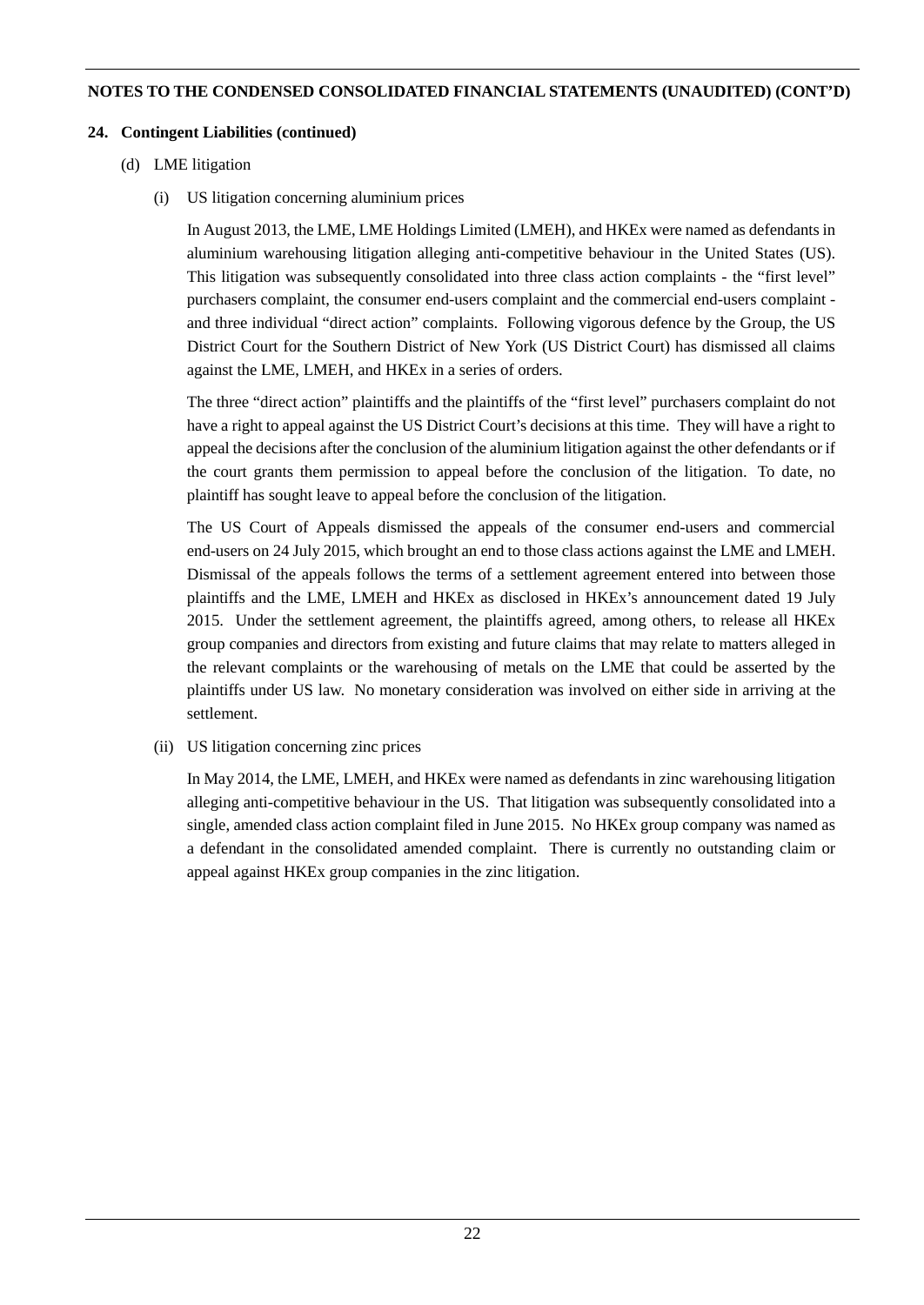#### **25. Transactions with Non-controlling Interests**

At 31 December 2014, the Group held 75 per cent interest of OTC Clear, while the remaining 25 per cent interest was held by non-controlling interests. The non-controlling interests do not have voting rights at general meetings of OTC Clear.

On 23 February 2015, OTC Clear issued 1,260 ordinary shares to HKEx at a consideration of \$265 million. After the issue, the Group's interest in OTC Clear increased to 80.2 per cent while the interest held by non-controlling interests dropped to 19.8 per cent. The effect of changes in ownership interest of OTC Clear on the equity attributable to HKEx's shareholders is summarised as follows:

|                                                                | \$m   |
|----------------------------------------------------------------|-------|
| Carrying amount of non-controlling interests acquired          | 230   |
| Consideration paid                                             | (265) |
| Excess of consideration paid debited against retained earnings | (35)  |

To support its future development needs and product expansion plan, OTC Clear will further raise additional capital in the third quarter of 2015 by issuing 420 non-voting ordinary shares to external shareholders.

Subsequent to 30 June 2015, on 3 August 2015 (the deadline for subscription of shares by the external shareholders), confirmations have been received from the external shareholders on their subscription for 420 non-voting ordinary shares at a total consideration of \$88 million.

### **26. Material Related Party Transactions**

### (a) Key management personnel compensation

|                                                 | Six months<br>ended | Six months<br>ended |
|-------------------------------------------------|---------------------|---------------------|
|                                                 | 30 Jun 2015         | 30 Jun 2014         |
|                                                 | \$m                 | \$m                 |
| Salaries and other short-term employee benefits | 69                  | 59                  |
| Employee share-based compensation benefits      | 27                  | 18                  |
| Retirement benefit costs                        | 5                   | 5                   |
|                                                 | 101                 | 82                  |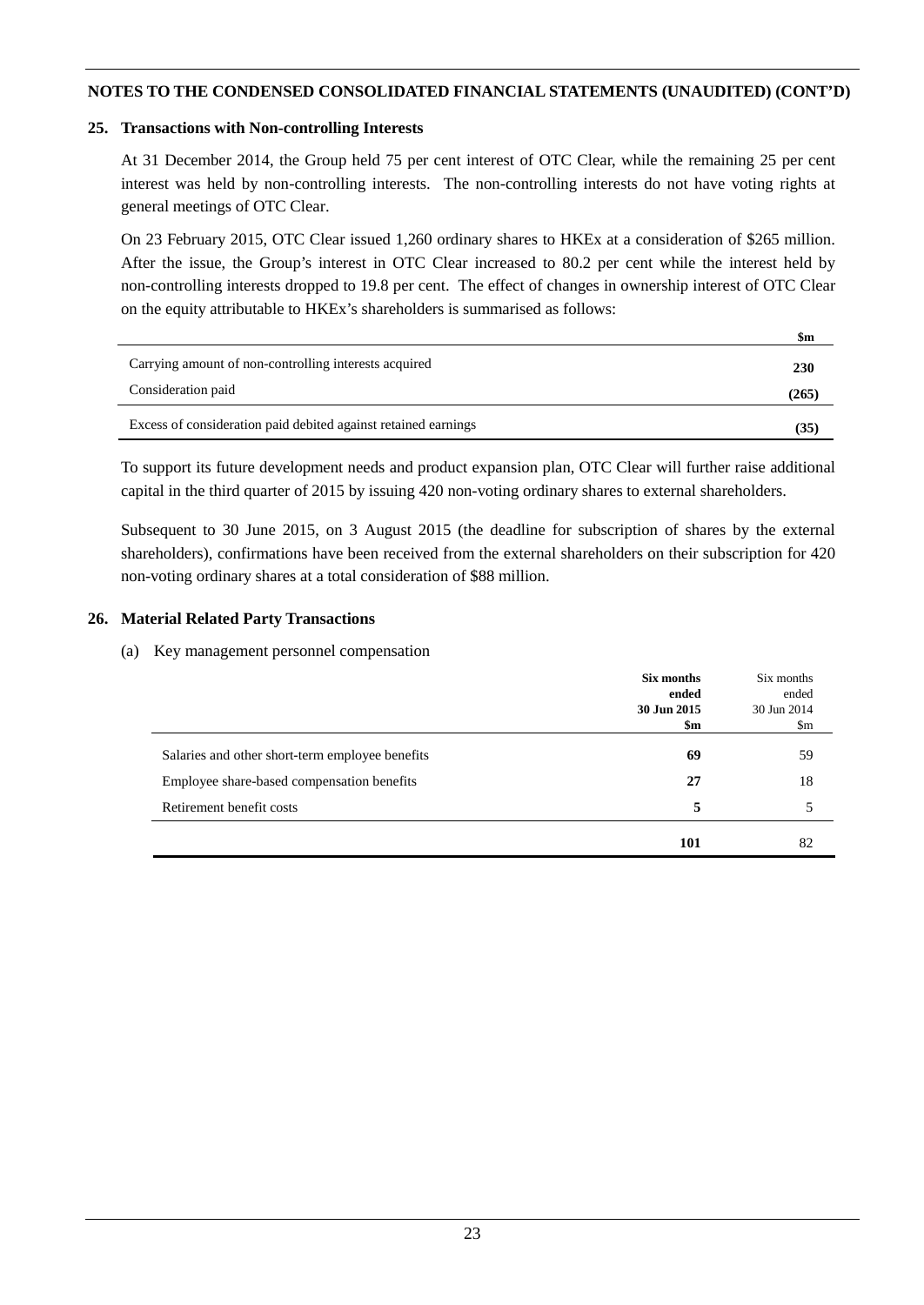#### **26. Material Related Party Transactions (continued)**

(b) Post-retirement benefit plans

The Group has sponsored a defined contribution provident fund scheme (ORSO Plan) and a Mandatory Provident Fund scheme (MPF Scheme) for the benefits of its employees in Hong Kong. The Group has also sponsored a defined contribution pension scheme for all employees of LMEH, LME and LME Clear (LME Pension Scheme). The retirement benefit costs charged to the condensed consolidated income statement represent contributions paid and payable by the Group to the ORSO Plan, the MPF Scheme and the LME Pension Scheme and related fees (note 5). At 30 June 2015, the contributions payable to the post-retirement benefit plans were \$4 million (31 December 2014: \$3 million).

(c) Transactions and balance with a joint venture, China Exchanges Services Company Limited (CESC)

|                                  | Six months<br>ended<br>30 Jun 2015<br>\$m | Six months<br>ended<br>30 Jun 2014<br>$\mathop{\mathrm{Sm}}$ |
|----------------------------------|-------------------------------------------|--------------------------------------------------------------|
| Transactions with CESC:          |                                           |                                                              |
| - Management fee charged to CESC | 2                                         | $\mathcal{D}_{\mathcal{L}}$                                  |
|                                  |                                           |                                                              |
|                                  | At                                        | At                                                           |
|                                  | 30 Jun 2015                               | 31 Dec 2014                                                  |
|                                  | \$m                                       | $\mathop{\mathrm{Sm}}$                                       |
| Balances with CESC:              |                                           |                                                              |
| - Amount due from CESC           | 5                                         | 3                                                            |

(d) Save as aforesaid, the Group has entered into other transactions in the ordinary course of business with companies that are related parties but the amounts were immaterial.

## **27. Pledge of Assets**

LME Clear receives debt securities as non-cash collateral for margins posted by its Clearing Participants. It also holds debt securities as collateral in respect of its investments in overnight triparty reverse repurchase agreements under which it is obliged to return equivalent securities to the counterparties at maturity of the reverse repurchase agreements. The fair value of this collateral was US\$10,413 million (HK\$80,727 million) at 30 June 2015 (31 December 2014: US\$10,251 million (HK\$79,495 million)).

This non-cash collateral, which was not recorded on the condensed consolidated statement of financial position of the Group at 30 June 2015, together with certain financial assets amounting to US\$685 million (HK\$5,310 million) at 30 June 2015 (31 December 2014: US\$590 million (HK\$4,575 million)), have been repledged to LME Clear's investment agent and custodian banks under first floating charge and security arrangements for the settlement and depository services they provide in respect of the collateral and investments held. The floating charge could convert to a fixed charge in the event of contract termination, or default or insolvency of LME Clear.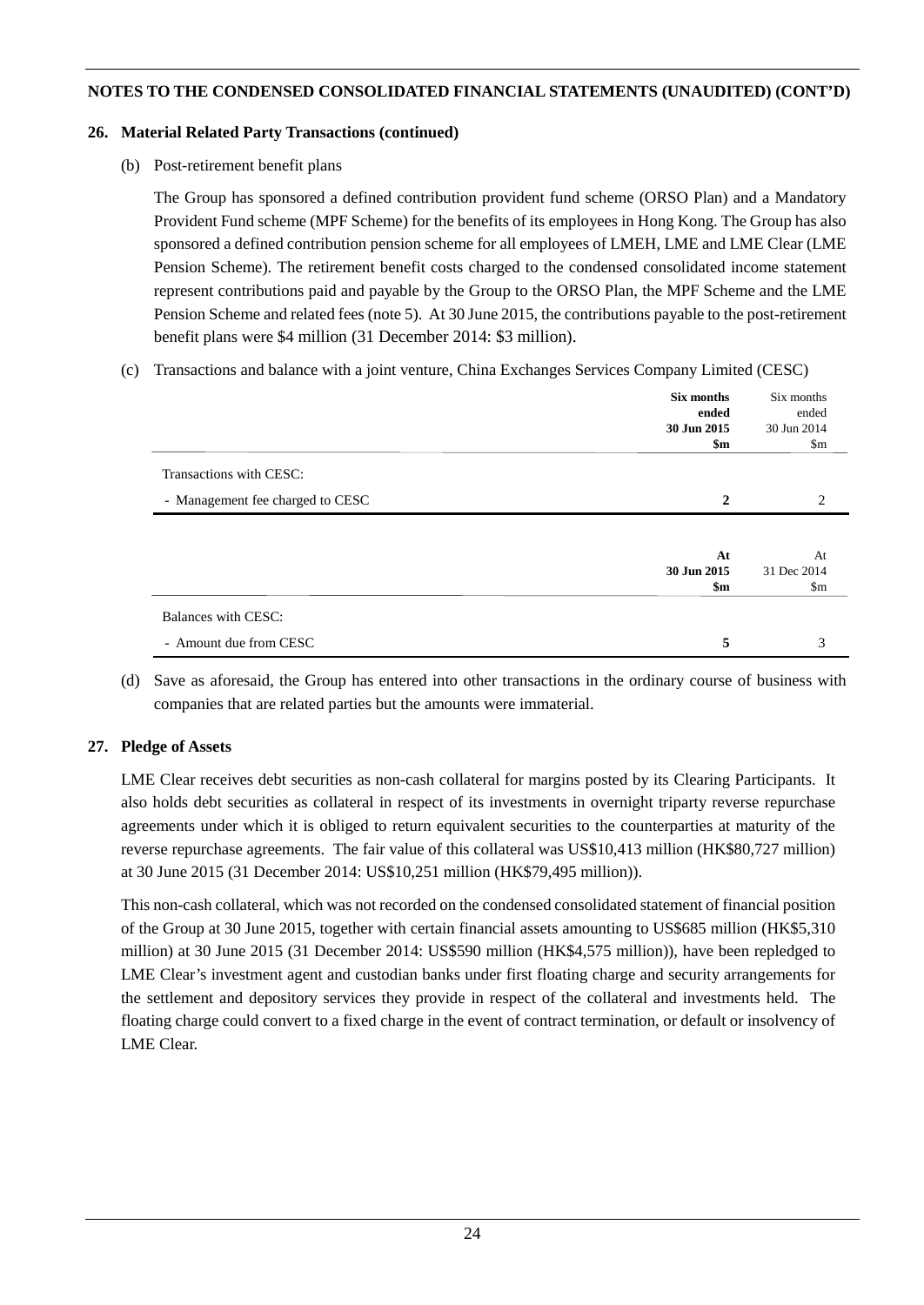#### **28. Fair Value of Financial Assets and Financial Liabilities**

(a) Financial assets and financial liabilities carried at fair value

At 30 June 2015 and 31 December 2014, no non-financial assets or non-financial liabilities were carried at fair value.

The following tables present the carrying value of financial assets and financial liabilities measured at fair value according to the levels of the fair value hierarchy defined in HKFRS 13: Fair Value Measurement, with the fair value of each financial asset and financial liability categorised based on the lowest level of input that is significant to that fair value measurement. The levels are defined as follows:

- Level 1: fair values measured using quoted prices (unadjusted) in active markets for identical assets or liabilities.
- Level 2: fair values measured using valuation techniques in which all significant inputs other than quoted prices included within Level 1 are directly or indirectly based on observable market data.
- Level 3: fair values measured using valuation techniques in which any significant input is not based on observable market data.

|                                                                          | At 30 Jun 2015 |               |                |                  |
|--------------------------------------------------------------------------|----------------|---------------|----------------|------------------|
|                                                                          | Level 1        | Level 2       | Level 3        | <b>Total</b>     |
|                                                                          | $\mathbf{\$m}$ | $\mathbf{Sm}$ | $\mathbf{\$m}$ | $\mathbf{\$m}$   |
| Recurring fair value measurements:                                       |                |               |                |                  |
| <b>Financial assets</b>                                                  |                |               |                |                  |
| Financial assets measured at fair value through<br>profit or loss:       |                |               |                |                  |
| - equity securities                                                      | 188            |               |                | 188              |
| - debt securities                                                        | 1,814          | 2,270         |                | 4,084            |
| - forward foreign exchange contracts                                     |                | 6             |                | 6                |
| - base metals futures and options contracts<br>cleared through LME Clear |                | 71,928        |                | 71,928           |
|                                                                          | 2,002          | 74,204        |                | 76,206           |
| Recurring fair value measurements:                                       |                |               |                |                  |
| <b>Financial liabilities</b>                                             |                |               |                |                  |
| Financial liabilities at fair value through<br>profit or loss:           |                |               |                |                  |
| - forward foreign exchange contracts                                     |                | 9             |                | $\boldsymbol{9}$ |
| - base metals futures and options contracts                              |                |               |                |                  |
| cleared through LME Clear                                                |                | 71,928        |                | 71,928           |
|                                                                          |                | 71,937        |                | 71,937           |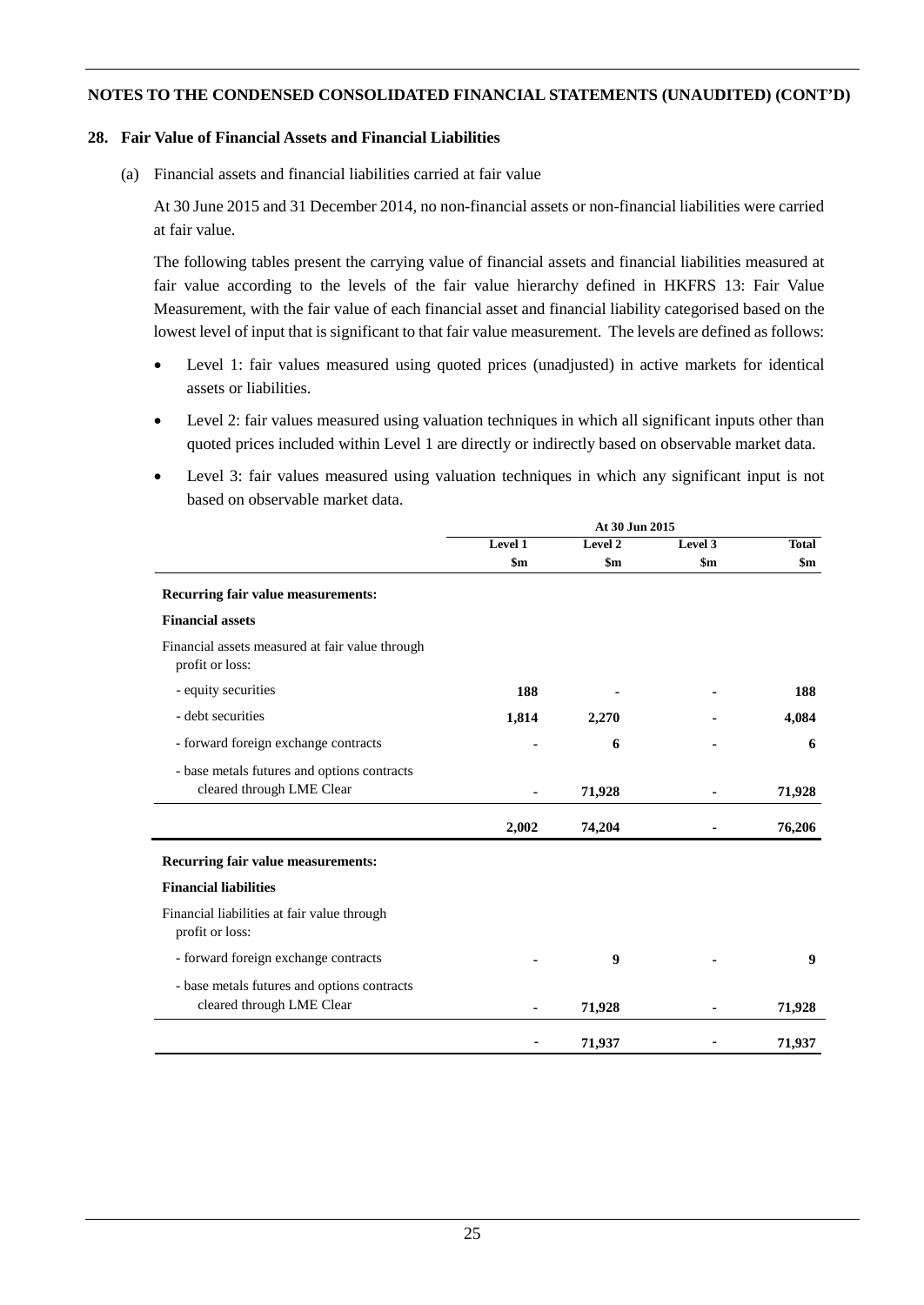#### **28. Fair Value of Financial Assets and Financial Liabilities (continued)**

(a) Financial assets and financial liabilities carried at fair value (continued)

|                                                                          | At 31 Dec 2014 |               |                        |                        |
|--------------------------------------------------------------------------|----------------|---------------|------------------------|------------------------|
|                                                                          | Level 1        | Level 2       | Level 3                | Total                  |
|                                                                          | $\mathbf{\$m}$ | $\mathbf{Sm}$ | $\mathop{\mathrm{Sm}}$ | $\mathop{\mathrm{Sm}}$ |
| Recurring fair value measurements:                                       |                |               |                        |                        |
| <b>Financial assets</b>                                                  |                |               |                        |                        |
| Financial assets measured at fair value through<br>profit or loss:       |                |               |                        |                        |
| - equity securities                                                      | 243            |               | 156                    | 399                    |
| - debt securities                                                        |                | 2,594         |                        | 2,594                  |
| - forward foreign exchange contracts                                     |                | 14            |                        | 14                     |
| - base metals futures and options contracts<br>cleared through LME Clear |                | 59,679        |                        | 59,679                 |
|                                                                          | 243            | 62,287        | 156                    | 62,686                 |
| Recurring fair value measurements:                                       |                |               |                        |                        |
| <b>Financial liabilities</b>                                             |                |               |                        |                        |
| Financial liabilities at fair value through<br>profit or loss:           |                |               |                        |                        |
| - forward foreign exchange contracts                                     |                | 1             |                        | 1                      |
| - base metals futures and options contracts<br>cleared through LME Clear |                | 59,679        |                        | 59,679                 |
|                                                                          |                | 59,680        |                        | 59,680                 |

During the six months ended 30 June 2015, there were no transfers of instruments between Level 1 and Level 2.

Level 2 fair values of debt securities, forward foreign exchange contracts and base metals futures and options contracts have been determined based on quotes from market makers or alternative pricing sources supported by observable inputs. The most significant input is market interest rates and market prices of metals.

The Group's policy is to recognise transfer into and out of fair value hierarchy levels as of the date of the event or change in circumstances that caused the transfer.

#### Fair value measurements using significant unobservable inputs (Level 3)

|                                                                                                                                                      |             | Investment in an unlisted company |  |  |
|------------------------------------------------------------------------------------------------------------------------------------------------------|-------------|-----------------------------------|--|--|
|                                                                                                                                                      | 2015<br>\$m | 2014<br>\$m                       |  |  |
| At 1 Jan                                                                                                                                             | 156         | 141                               |  |  |
| Gains recognised in profit or loss, under net investment income                                                                                      | 31          | 23                                |  |  |
| Disposals                                                                                                                                            | (187)       |                                   |  |  |
| Exchange differences recognised in other comprehensive income, under<br>currency translation differences of foreign subsidiaries                     |             | (8)                               |  |  |
| At 30 Jun 2015/31 Dec 2014                                                                                                                           |             | 156                               |  |  |
| Change in unrealised gains for the period/year included in profit or loss for assets<br>held at 30 Jun 2015/31 Dec 2014, under net investment income |             | 23                                |  |  |